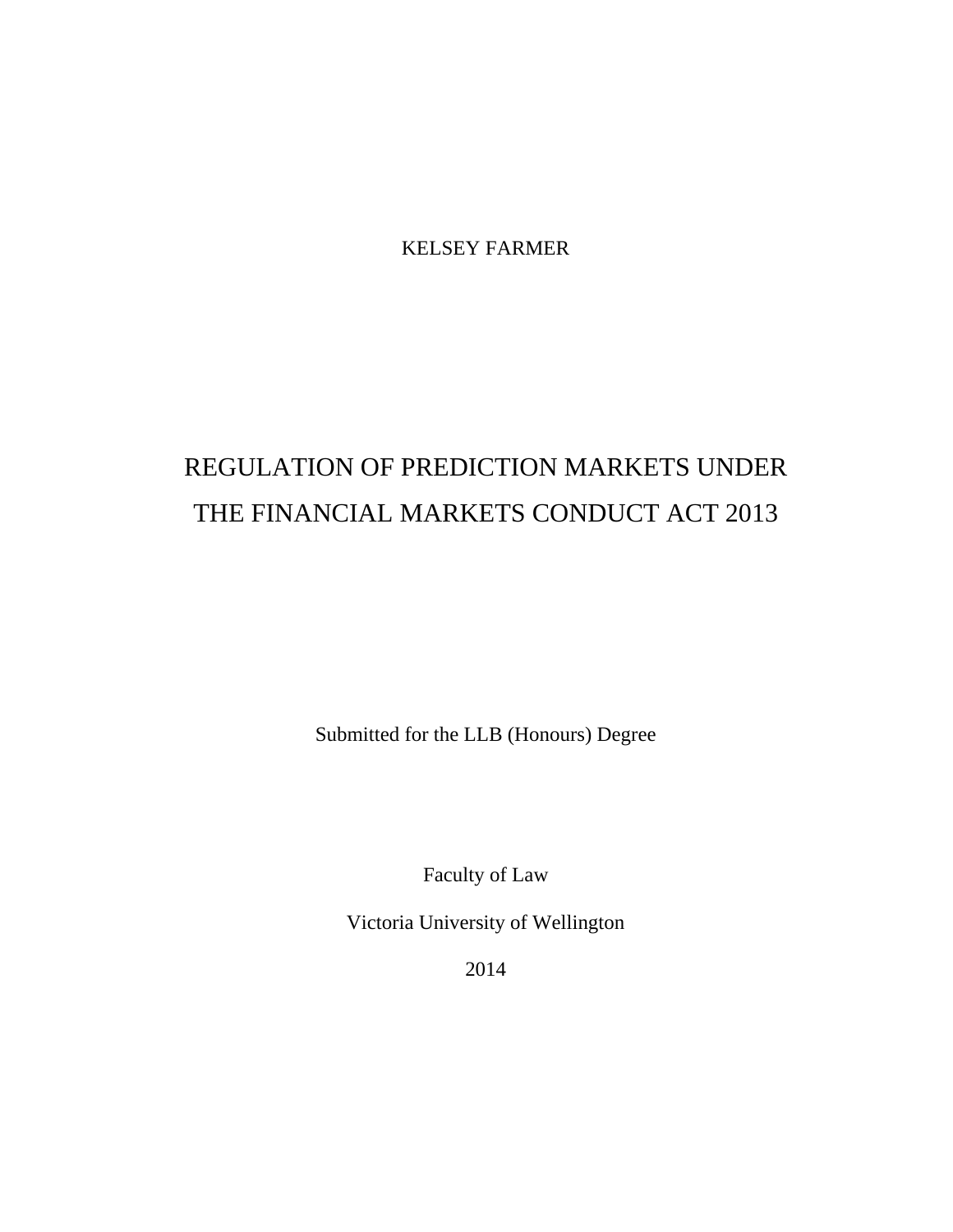## *Abstract*

*The Financial Markets Conduct Act 2013 (FMC Act) represents the most substantial overhaul of New Zealand's securities law in recent history. The regulation of derivatives in particular featured high on the agenda as an area in need of reform and, as a result, the FMC Act is much clearer than the Securities Markets Act 1988 with respect to typical derivative agreements. The focus of this paper, however, is on the atypical: the use of derivatives in prediction markets. With a study of New Zealand-based prediction market iPredict, this paper examines whether iPredict will be regulated under the FMC Act and, if so, how it will be regulated. The conclusion reached is that iPredict can operate under the FMC Act only if the Financial Markets Authority (FMA) declares that its contracts are derivatives and grants substantial exemptions from regulatory compliance. This paper then makes recommendations for a more coherent approach to the regulation of prediction markets under the FMC Act.* 

Key terms: prediction markets - financial innovation - information technology - Securities Markets Act 1988 - Financial Markets Conduct Act 2013.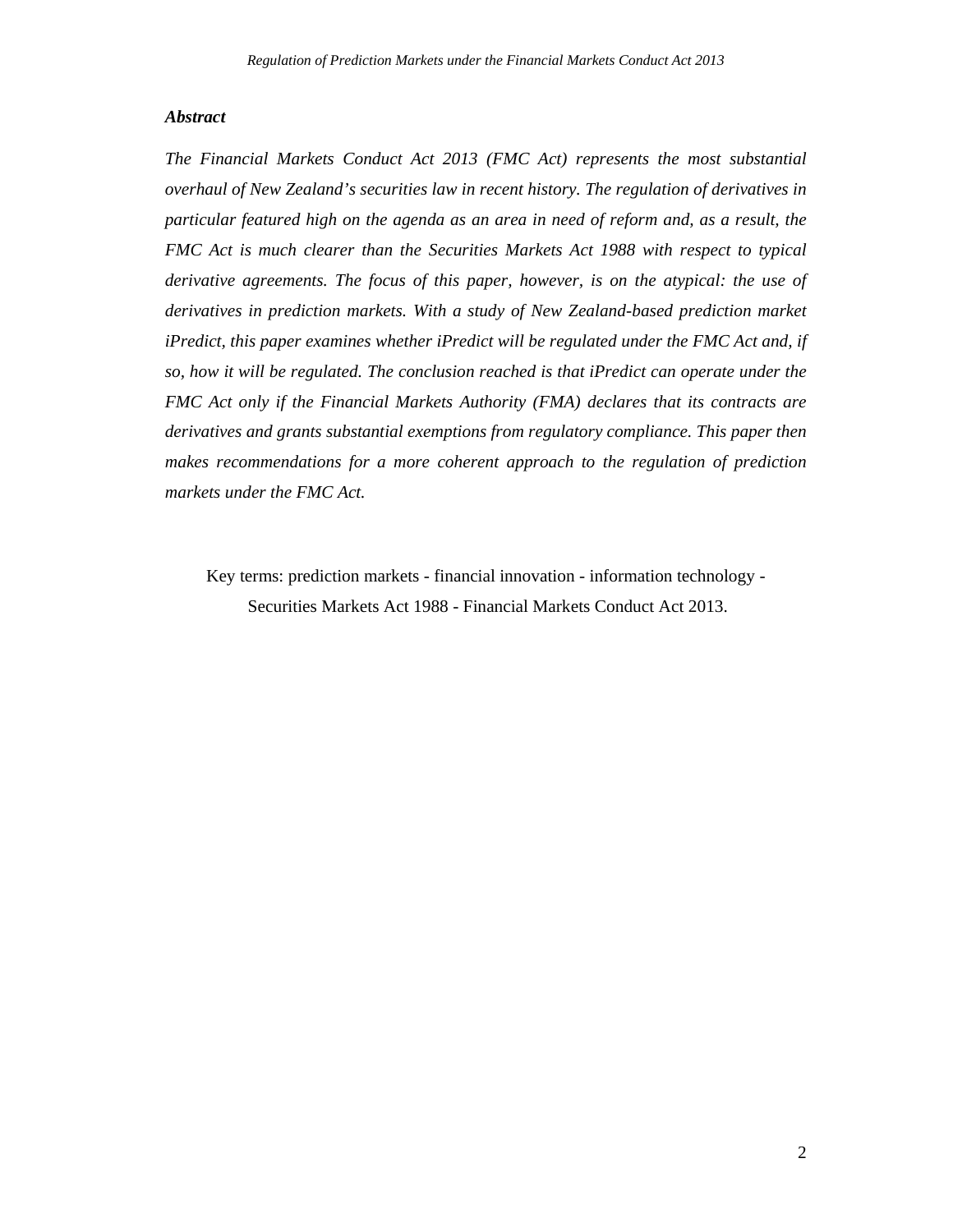# *CONTENTS*

| I         |                                                                                                                                                                                                                                                                                                                                                                     |
|-----------|---------------------------------------------------------------------------------------------------------------------------------------------------------------------------------------------------------------------------------------------------------------------------------------------------------------------------------------------------------------------|
| H         | A From Antiquity to Today<br>Function<br><sub>B</sub>                                                                                                                                                                                                                                                                                                               |
| Ш         |                                                                                                                                                                                                                                                                                                                                                                     |
| IV        | A iPredict<br>Regulation under the Securities Markets Act 1988<br>B<br>Regulation under the Gambling Act 2003<br>C<br>Regulation under the Financial Markets Conduct Act 2013<br>D<br>1 Will iPredict be regulated under the FMC Act?<br>2 If so, how will iPredict be regulated under the FMC Act?<br>Licensed market services provider: derivatives issuer<br>(i) |
| V         | Financial product market<br>(ii)<br>(i)                                                                                                                                                                                                                                                                                                                             |
|           | Designation<br>Licensed market services provider: prescribed intermediary<br>(ii)                                                                                                                                                                                                                                                                                   |
| VI<br>VII |                                                                                                                                                                                                                                                                                                                                                                     |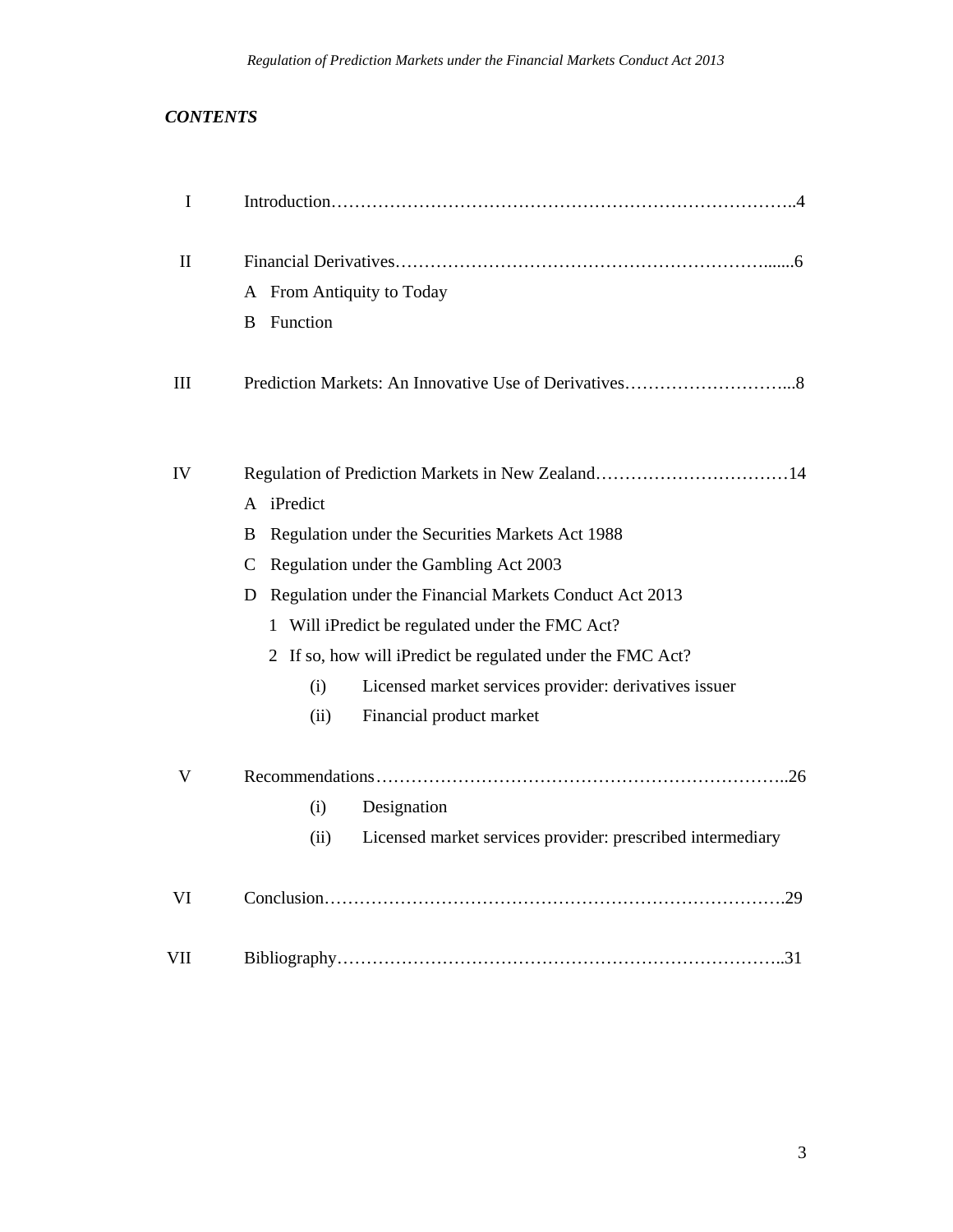## *I INTRODUCTION*

The Financial Markets Conduct Act 2013 (FMC Act) represents the most substantial overhaul of New Zealand's securities law in recent history.<sup>1</sup> Since the enactment of the Securities Act in 1978, the development of securities law in New Zealand has been marked by piecemeal attempts to patch legislative gaps in reaction to economic downturns and investor losses. This pattern of ad hoc reform added layers of confusion to an already complex area of law to create a regime that was in many respects inconsistent and ineffective.<sup>2</sup> The FMC Act, on the other hand, was enacted following a comprehensive four year consultation process with key stakeholders, resolving to promote investor confidence and market efficiency.3

Financial derivatives in particular featured high on the agenda as an area in need of reform. Regulators worldwide have been devising legislation to increase and clarify the regulation of derivatives in the wake of their precipitous growth and prominence at the heart of the global financial crisis (GFC).4 While New Zealand banks (and their Australian parents) were not heavily invested in the problematic derivatives that exacerbated the GFC, and hence did not suffer the same degree of loss as larger markets,<sup>5</sup> it is critical to harmonise New Zealand's securities regulation with that of the United States, the United Kingdom and Australia to maintain connections with international pools of capital.<sup>6</sup> New Zealand's low levels of domestic investment in derivatives was, not ironically, another lead impetus of reform. The industry-led Capital Markets Development Taskforce (CDMT) lamented the

<sup>&</sup>lt;sup>1</sup> The Act will replace the Securities Act 1978, Securities Markets Act 1988, Securities Transfer Act 1991, Superannuation Schemes Act 1989, Unit Trusts Act 1960 and parts of the KiwSaver Act 2006.

<sup>2</sup> Shelley Griffiths "Regulating Private Offers of Securities: Time for a Major Rethink" (2009) 15 NZBLQ 105 at 121.

<sup>3</sup> Financial Markets Conduct Act 2013, s 3. Period of consultation taken from release of *Review of Securities Law Discussion Paper* (Ministry of Economic Development, June 2010). 4

Dan Awrey "The Dynamics of OTC Derivatives Regulation: Bridging the Public-Private Divide" (2010) 11 European Business Organisation Law Review 155 at 156.

<sup>&</sup>lt;sup>5</sup> Victoria Stace *Securities Law in New Zealand* (LexisNexis, Wellington, 2010) at 35.<br><sup>6</sup> Hon Lianne Dalziel "Guest Editorial: Securities Markets Regulation: The Minister's a

 $6$  Hon Lianne Dalziel "Guest Editorial: Securities Markets Regulation: The Minister's right of reply" (2003) 4 CSLB 29 at 29. Also: Rob Cameron *Capital Markets Matter* (Capital Markets Development Taskforce, December 2009) at 86.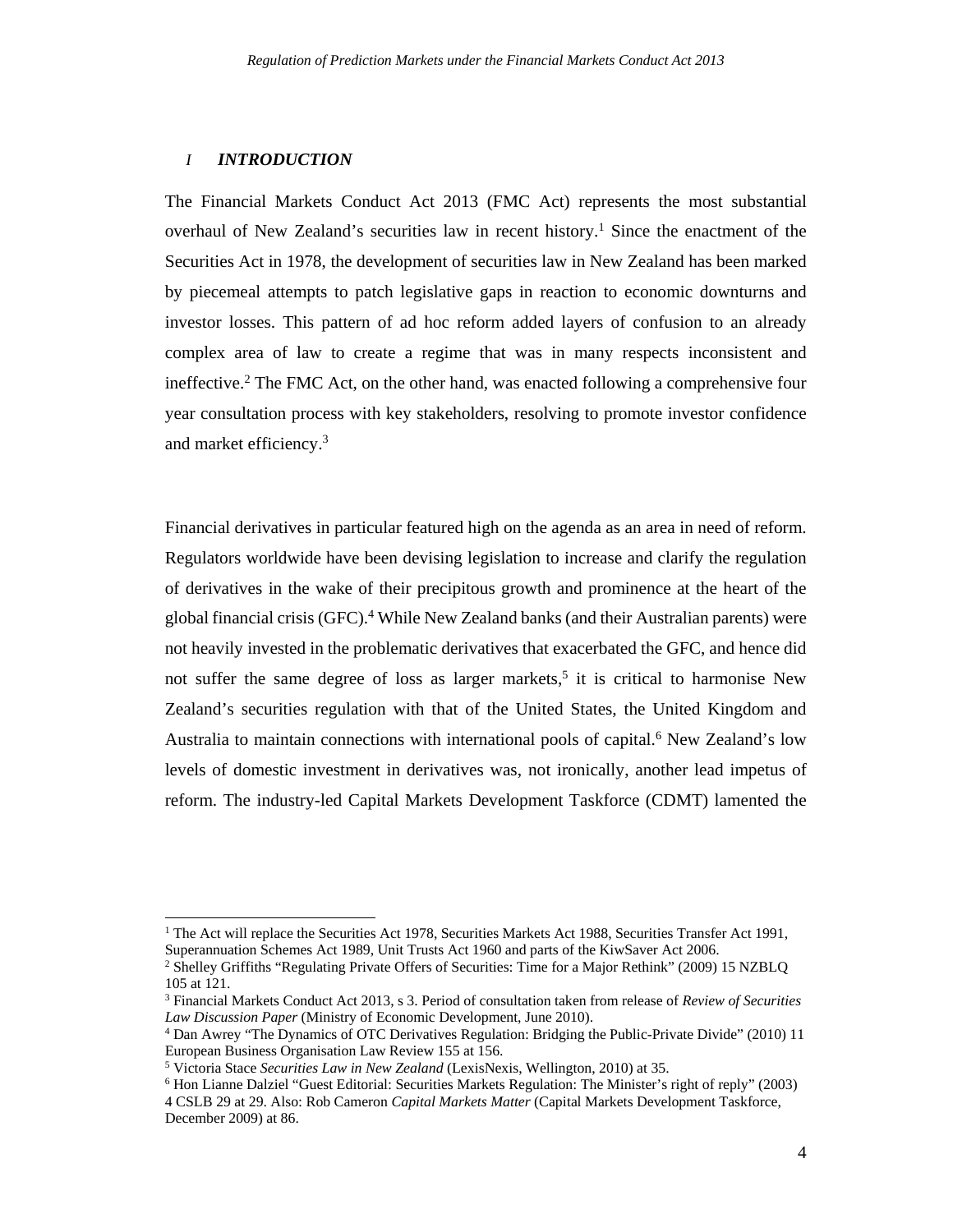limited availability of derivatives in New Zealand to be a 'missing market', and identified reform as vital to promote new entries and investment in derivatives markets.7

Two key objectives of the FMC Act reform to achieve these ends were to define 'derivative' with greater clarity and establish licensing regimes for derivatives issuers and markets.<sup>8</sup> While the FMC Act's treatment of derivatives is much clearer with respect to typical derivative agreements, the focus of this paper is on the atypical: the use of derivatives in prediction markets. It is unclear whether prediction markets will be regulated under the FMC Act and, if so, how prediction markets will be regulated. This is not surprising given that reform was certainly not achieved with prediction markets in mind but, as this paper explains, the promise of these innovative markets to generate accurate forecasts on issues of public concern suggests prediction markets should not be left in legal limbo.

This paper proceeds as follows. Part II presents a brief outline of the development and primary functions of derivatives to illustrate the conventional utility of derivatives for healthy capital markets. Part III introduces prediction markets as an innovative use of derivatives. Part IV turns its focus to the New Zealand regulatory environment with a discussion of the fledgling prediction market iPredict; how iPredict has been regulated under the Securities Markets Act 1988; and how iPredict will be regulated, if at all, under the FMC Act. This discussion illustrates that iPredict can operate under the FMC Act only if the Financial Markets Authority (FMA) declares that its contracts are derivatives and grants substantial exemptions from regulatory compliance.

Part V makes recommendations for a more coherent approach to the regulation of prediction markets. The FMA should declare that prediction market contracts are derivatives. Regulations should be passed to include prediction markets as a 'prescribed intermediary service' to allow prediction markets to operate as a licensed market services provider. This paper also makes recommendations for licensing criteria and conditions to ensure the efficient operation of prediction markets.

<sup>7</sup> Cameron, above n 6, at 60.

<sup>8</sup> *Review of Securities Law Discussion Paper,* above n 3, at 24 – 25.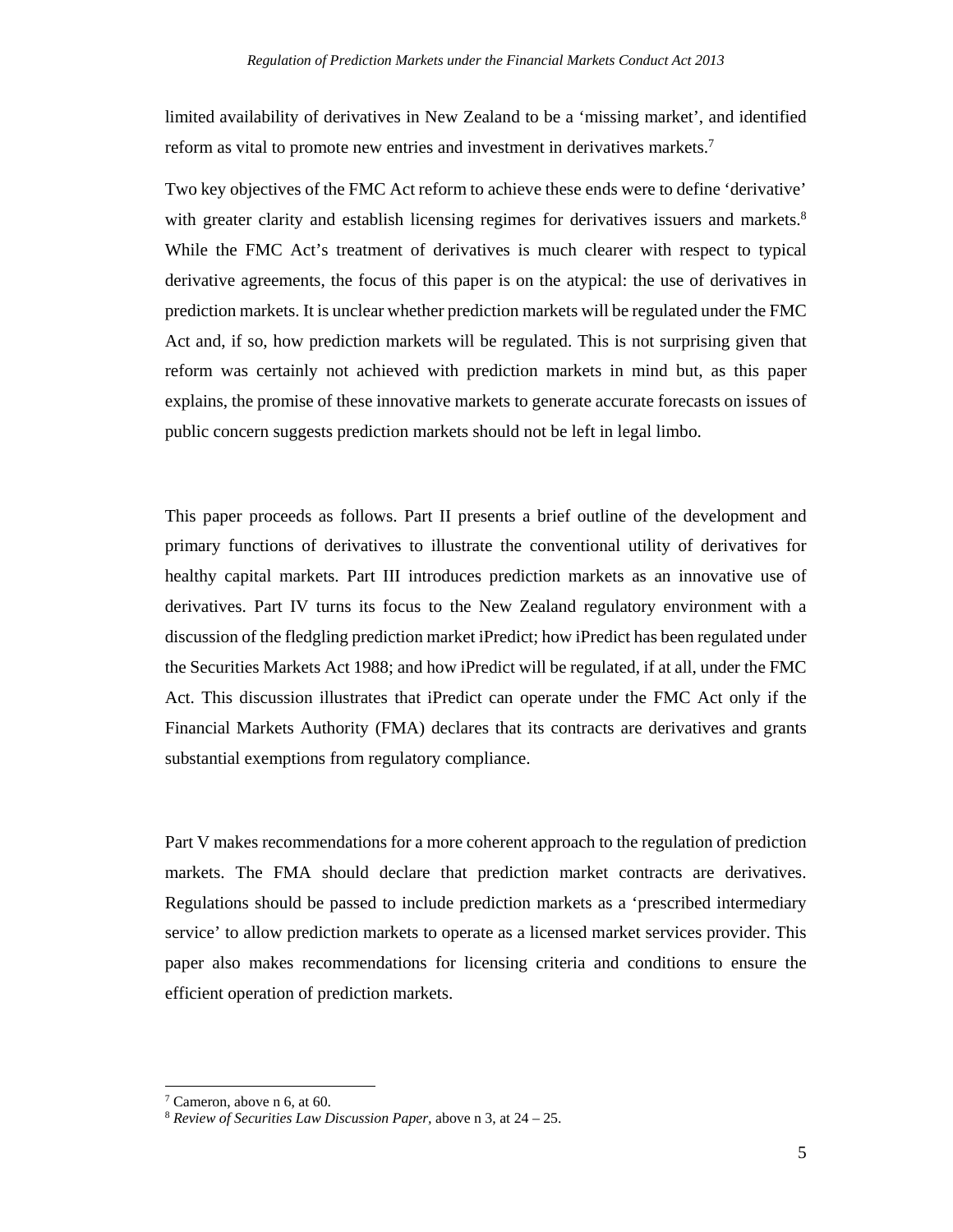#### *II FINANCIAL DERIVATIVES*

#### *A From ANTIQUITY to TODAY*

In essence, derivatives are bilateral agreements the value or expected performance of which is determined by reference to a secondary asset (commonly referred to as the 'underlying').<sup>9</sup> This basic formulation of a derivative is not a modern phenomenon; derivatives have been woven into the fabric of commerce for millennia – from ancient China and Mesopotamia, to Medieval Europe, to 17<sup>th</sup> century Japan and 19<sup>th</sup> century England and America. Early derivatives were typically used to offset the risk inherent in physical commodities markets such as grain, livestock, textiles and precious metals.<sup>10</sup> The wheat farmer, for example, would enter into an agreement with a merchant before his crop had grown to sell 500 bushels of wheat for an agreed price to be paid at a future date. The value of this agreement for both the farmer and the merchant would fluctuate depending on the value of wheat in the wider market. If the market value of wheat was above the agreed price at the agreed future date, the merchant receives the most benefit from the derivative. If the value of wheat was below that price, the farmer does. In either case, the risk of doing business was reduced for both parties because their future income or expenditure was determined at the time the agreement was made, and so was not exposed to market movements (due to the weather or availability of wheat, for example). $^{11}$ 

Sparked by breakthroughs in financial theory, and fuelled by the forces of globalisation, the demise of the Bretton Woods exchange rate system, bank deregulation, and advances in computing software, modern derivatives markets emerged in the  $1970s<sup>12</sup>$ . The establishment of a formal derivatives market in New Zealand took a bit longer, and the (now defunct) New Zealand Futures and Options Exchange began trading in 1985.<sup>13</sup> While engineered from the same basic structures, modern derivatives differ from their historic counterparts in three important respects. First, the vast majority of modern derivatives have an intangible asset as their underlying – typically financial assets such as equity, debt, interest rates, or currencies.

<sup>&</sup>lt;sup>9</sup> John C. Hull *Fundamentals of Futures and Options Markets* (8<sup>th</sup> ed, Pearson Education., USA, 2014) at 1. 10 Awrey, above n 4, at 158.

<sup>&</sup>lt;sup>11</sup> Hull, above n 9, at  $2-3$ .<br><sup>12</sup> Awrey, above n 4, at 159.

<sup>13</sup> Christian Hawkesby *A primer on derivatives markets* (2009) 62 Reserve Bank of New Zealand Bulletin 24 at 24.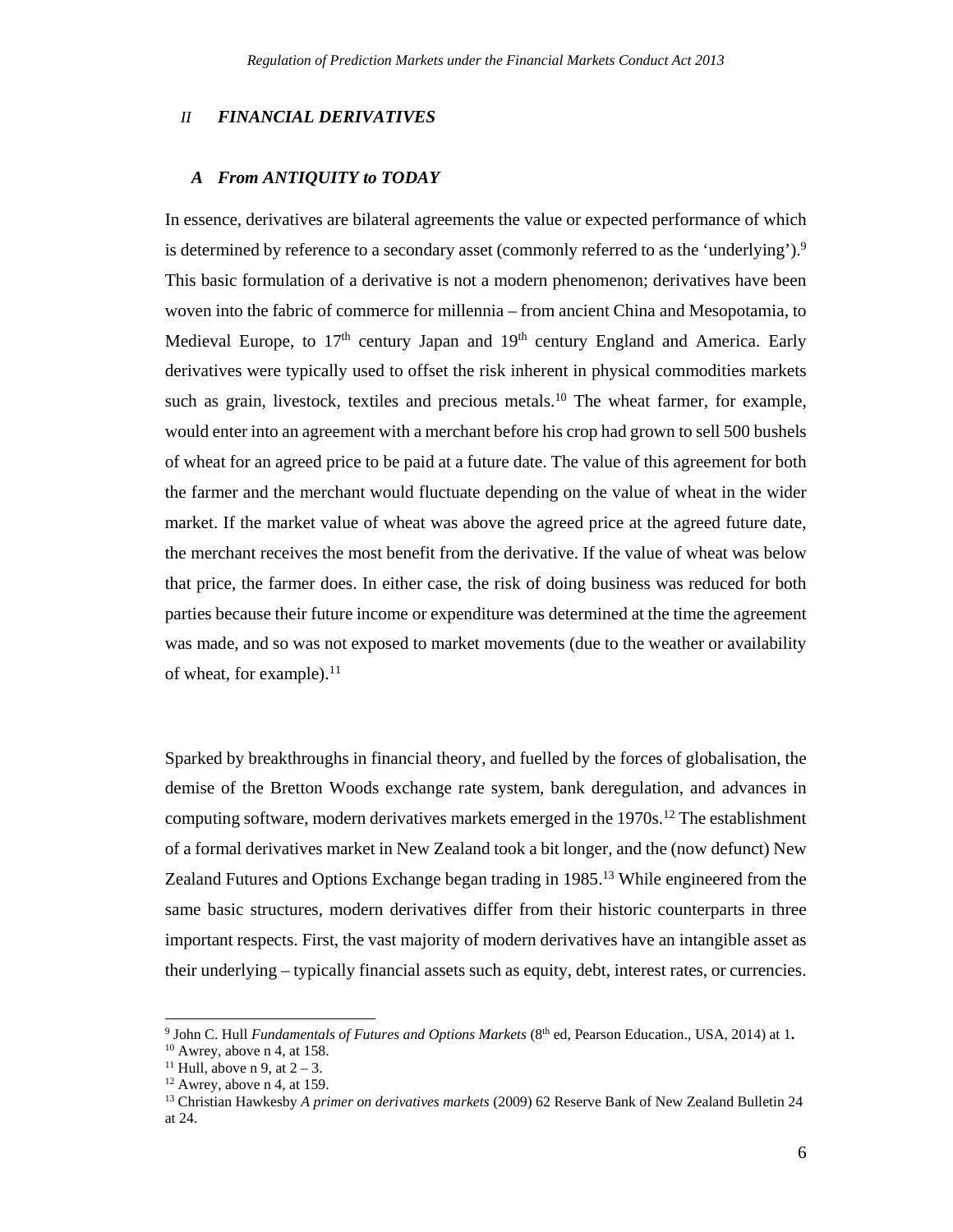Second, where early derivatives market participants were limited by their physical location and the requirement to deliver the commodity, trades in modern derivatives transcend physical and jurisdictional boundaries. Third, modern derivatives can and often do exhibit dazzling complexity in the variety of ways that the same basic structures are networked with other derivatives and market participants.<sup>14</sup>

## *B FUNCTION*

Derivatives perform an important function as a tool to redistribute risk. With derivative contracts, market participants can isolate certain risks inherent in the underlying they are dealing with, and transfer those risks to others who are more willing to bear them.<sup>15</sup> The underlying is usually a commodity or intangible financial asset – but the types of derivatives that can exist are limited only by regulation and the imaginations of the contracting parties.16 Derivatives effectively allow participants to construct their desired risk profile provided they can find willing counterparties to take on their unwanted risks.

The main reasons for redistributing risk with derivatives are hedging and speculation. Hedgers seek to reduce or eliminate risk (as in the example of the wheat farmer and merchant).17 Determination of the future price of a derivative agreement at an earlier date means that hedgers may forgo some profits if the underlying does not perform as expected, but the risk of loss is reduced as the derivative create price certainty for transactions which may not take place for several months.<sup>18</sup> For example, New Zealand dairy producers often sell derivatives ('futures') on the NZX Dairy Futures exchange to hedge against the risk of price fluctuations in whole milk power.<sup>19</sup> This enables dairy producers to undertake activities that they would otherwise be unwilling or unable to do if they had to accept market

<u> 1989 - Johann Stein, mars an t-Amerikaansk politiker (</u>

 $14$  Awrey, above n 4, at 159.

<sup>15</sup> Norman Menachem Feder "Deconstructing Over-The-Counter Derivatives" (2002) Columbia Business Law Review 677 at 682.

<sup>16</sup> Timothy E. Lynch "Derivatives: A Twenty-First Century Understanding (2011) 43 Loyola University of Chicago Law Journal 1 at 24 – 27.

 $17$  Awrey, above n 4, at 160.

<sup>18</sup> Feder, above n 15, at 717.

<sup>&</sup>lt;sup>19</sup> *NZX Guide to Dairy Futures: NZX Derivatives Market* (NZX Limited, 2013) at 14.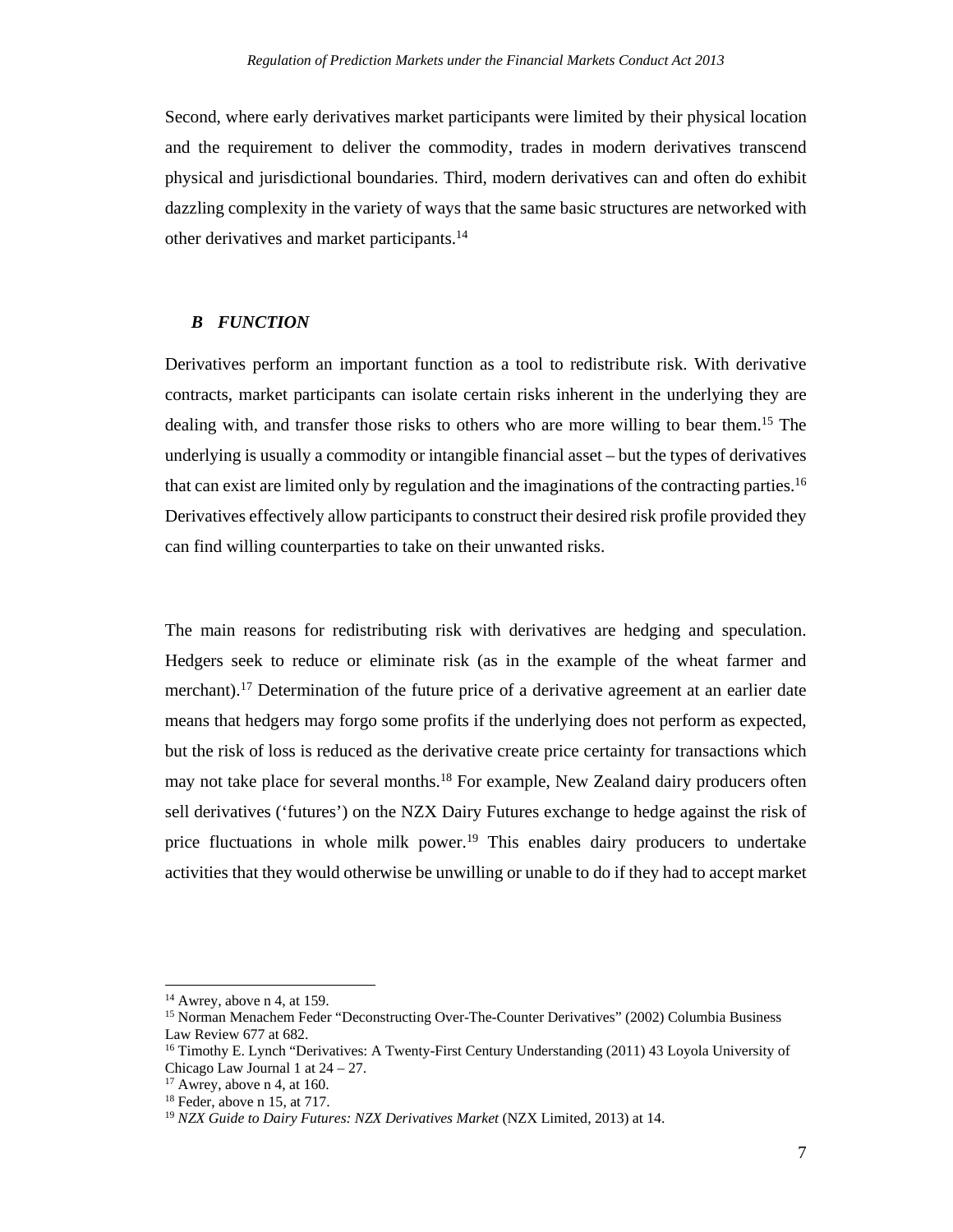risk. In turn, hedging increases efficiency to support a well-functioning market in milk powder.20

Speculators seek to profit from exposure to risk by predicting market movements. Where hedgers want to avoid exposure to adverse movements in the price of an underlying to protect their business, speculators do not usually have a direct interest in the underlying and instead wish to take a position in the market as a 'gamble'.<sup>21</sup> Speculation has been criticised as adding unnecessary risk to financial systems and, indeed, excessive leverage generated by banks' speculative use of derivatives severely magnified the losses that caused the GFC.<sup>22</sup> That said, speculation is neither inherently positive nor negative. It is only when speculation is widely used for suboptimal risk-taking that market stability is jeopardised.<sup>23</sup> More commonly, speculators play an important role in providing liquidity to the market and acting as counterparties for hedgers.<sup>24</sup> Speculation can also perform a public good as a means by which to aggregate information through price discovery, such as the use of derivatives in prediction markets.25

#### *III PREDICTION MARKETS: AN INNOVATIVE USE OF DERIVATIVES*

The preceding discussion demonstrates that the value of all derivatives is inextricably tied to an underlying, together with another dynamic ingredient: time. Specifically, time-X in the future*.* Public interest in the future value of an asset or event is pervasive and not limited to financial markets. In fact, each individual, company and government makes predictions about the future every day to inform their decision-making. The accuracy of the information used to make these predictions is therefore of upmost importance.<sup>26</sup> In pursuit of accuracy, decision-makers regularly consult their experience, defer to experts and poll their peers. Recent experiments in financial innovation, however, suggest that prediction markets can

 $20$  Cameron, above n 6, at 60.

 $21$  Feder, above n 15, at 719.

<sup>22</sup> Katia D'Hulster *The Leverage Ratio: A New Binding Limit on Banks* (The World Bank Group, December 2009) at 1

 $23$  Awrey, above n 4, 178.

<sup>&</sup>lt;sup>24</sup> Dan Awrey "Complexity, Innovation, and the Regulation of Modern Financial Markets" (2012) 2 Harvard Business Law Review 235 at 266.

<sup>25</sup> Justin Wolfers and Eric Zitzewitz "Prediction Markets" (2004) 18 The Journal of Economic Perspectives 107 at 108.

<sup>&</sup>lt;sup>26</sup> George Bragues "Prediction Markets: The Practical and Normative Possibilities for the Social Production of Knowledge" (2009) 6 Episteme 91 at 92.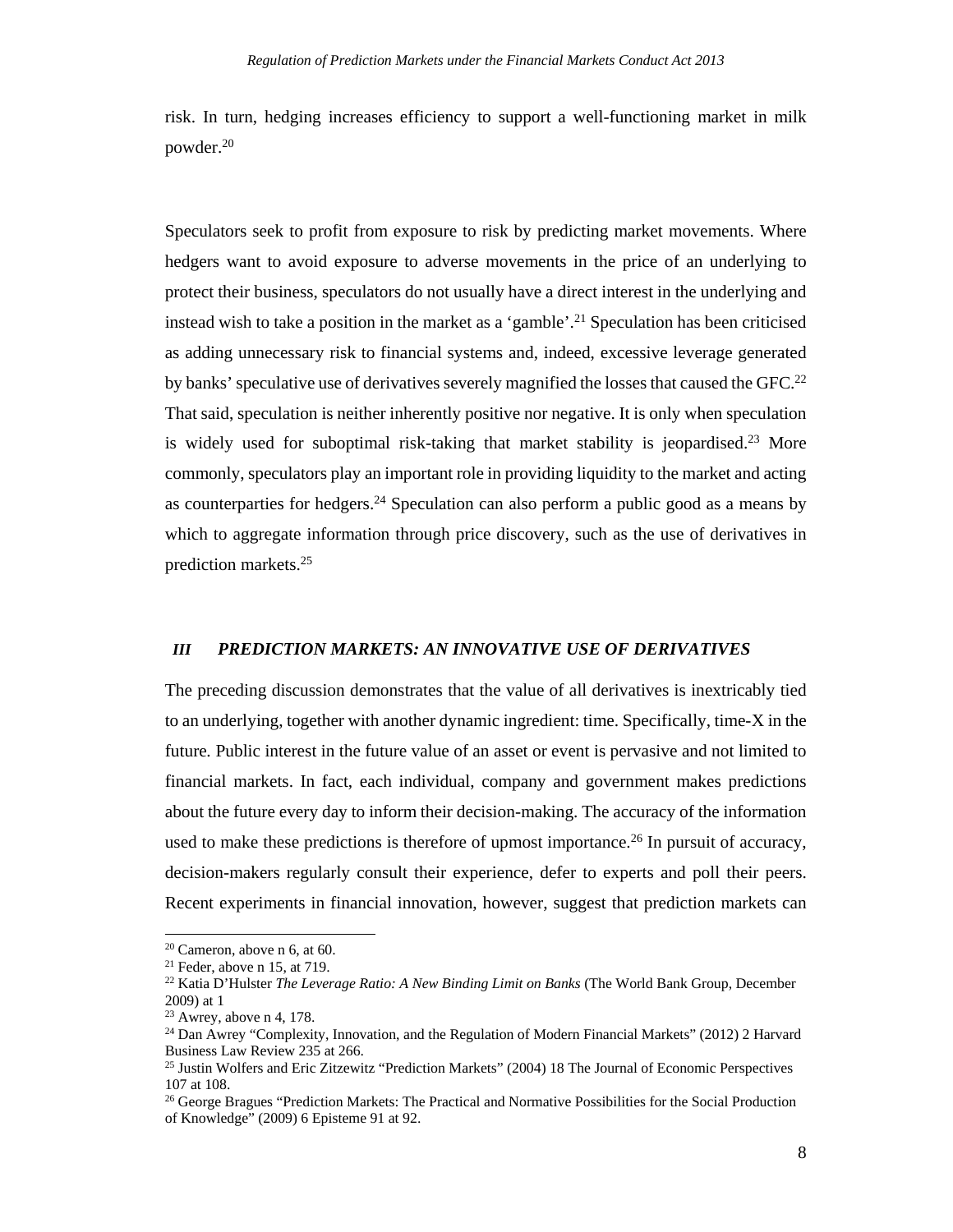provide a far more efficient and accurate metric of probability – the price signal.<sup>27</sup> This Part illustrates how prediction markets harness financial incentives to produce socially useful predictions which often outperform conventional forecasting tools.28

Prediction markets are speculative exchanges where individuals trade derivative contracts the values of which depend on uncertain future events. In other words, a contract promises to pay a specified amount if an underlying event occurs, and nothing if it doesn't.<sup>29</sup> The underlying event may theoretically be any occurrence which is clear and easily adjudicated; $30$  for example, the event that David Cunliffe departs as leader of the Labour Party in 2014, or New Zealand is elected to the UN Security Council for 2015/16.31 Traders seek to profit from their speculations about the probability of an underlying event by buying or selling the relevant contracts with other traders. Where a trader believes that the contract is undervalued (i.e. the event is more likely to occur than the price reflects), he or she will buy the contract from other traders with the expectation of receiving a payout when the contract expires. Where a trader believes the contract is overvalued (i.e. the event is less likely to occur than the price reflects), he or she will sell the contract to other traders to profit from what he or she perceives to be their poor judgment.<sup>32</sup> These trades are effected by a continuous double auction mechanism, where buyers submit bids, sellers submit asking prices, and the mechanism executes the trades whenever the two sides of the market reach a mutually agreeable price.<sup>33</sup>

The valuable information that a prediction market produces is the price of the traded contract.34 The contract price is directly proportional to the market's belief about whether the event will occur as traders are either more or less willing to take on the risk that the event

<sup>27</sup> Ryan P. McCarthy "Information Markets as Games of Chance" (2007) 155 University of Pennsylvania Law Review 749 at 749.

<sup>&</sup>lt;sup>28</sup> Conventional forecasting tools identified as polls; structural models; time series models; and less formal methods such as focus groups, subcommittees; interviews of knowledgeable parties and expert panels.

<sup>29</sup> Wolfers and Zitzewitz, above n 25, at 109.

<sup>&</sup>lt;sup>30</sup> Wolfers and Zitzewitz, above n 25, at 120.<br><sup>31</sup> These contracts were trading at the time of writing on iPredict <www.ipredict.co.nz>

<sup>&</sup>lt;sup>32</sup> Shaun McGirr and Rob Salmond "2008: Opinion Polls and Prediction Markets in New Zealand" in Stephen Levine and Nigel S. Roberts (eds.) *Key to Power: The General Election of 2009* (Victoria University Press, Wellington, 2010) 255 at 259.

<sup>33</sup> Wolfers and Zitzewitz, above n 25, at 120.

<sup>&</sup>lt;sup>34</sup> Rebecca Haw Allensworth "Prediction Markets and the Law: A Skeptical Account" (2009) 122 Harvard Law Review 1217 at 1218.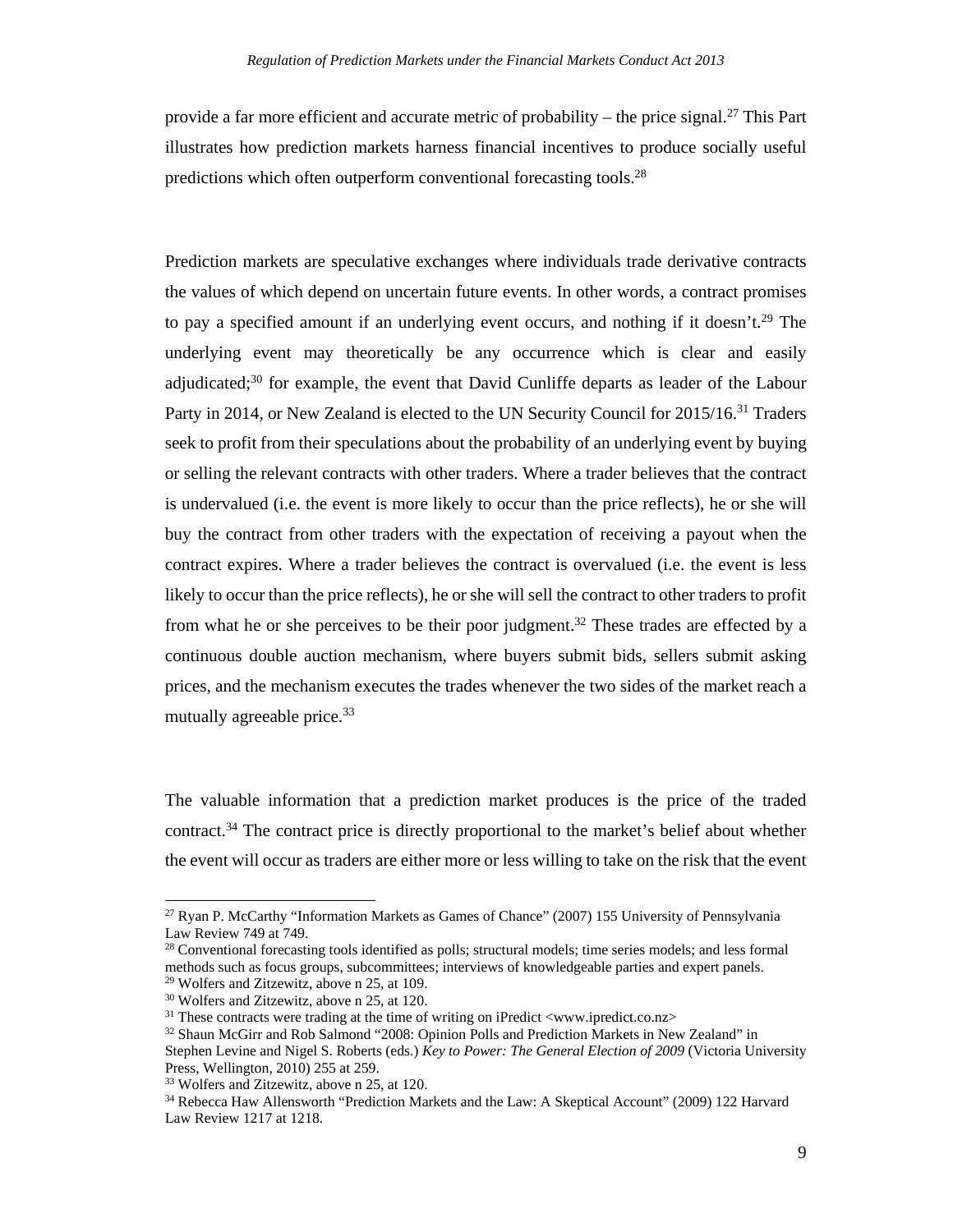will not occur. The price signal thereby provides a continuously updated probability estimate of the event actually taking place.<sup>35</sup> For example, if contracts for "New Zealand Government" to achieve Budget operating balance ABOVE 0.5% of GDP in 2014/15 (surplus)" are trading at \$0.22 today, and that contract promises to pay the holder \$1.00 if the event occurs, then the price reflects the current belief of the market that government is 22 percent likely to achieve a budget operating balance above 0.5 percent of GDP in  $2014/15^{36}$  The price can therefore be read as a prediction formulated from the aggregation of a vast range of information that diversely situated traders have to contribute.<sup>37</sup> This information can then be compared to and even supplement official forecasts, such as that issued by the Minister of Finance on the same question.38

Support for the proposition that the information produced by prediction markets is likely to outperform conventional forecasting tools is drawn from the efficient markets hypothesis (EMH) and "many minds" arguments, and vindicated by empirical evidence. The EMH asserts that the prices of financial products always incorporate all relevant information.<sup>39</sup> This is because investors have a profit incentive to exploit any information not contained in prices and hence will do so as quickly as possible before other investors take advantage of the unassimilated information. According to the EMH, therefore, the current price represents the best estimate about the future prospects of a financial asset.<sup>40</sup>

The same market forces are at play in prediction markets. Financial incentives are thought to produce a price-signalled prediction which is more reliable than an individual's stated prediction because, as a self-interested market participant, his or her interest in making a profit weighs against any bias that he or she has.<sup>41</sup> A political expert, for example, may be

<sup>36</sup> This contract was trading at the time of writing on iPredict <ipredict.co.nz>: "This contract pays \$1 if the New Zealand Government's Half Year Economic and Fiscal Update 2015, expected to be published in December 2015, reports that the total Crown operating balance before gains and losses in the 2014 /15 financial year was ABOVE 0.5% of GDP (i.e. a surplus of MORE THAN 0.5% of GDP); otherwise it pays \$0.00."

 35 McCarthy, above n 27, at 751.

<sup>&</sup>lt;sup>37</sup> Cass R. Sunstein "Group Judgments: Statistical Means, Deliberation, and Information Markets" (2005) 80 New York University Law Review 962 at 1034.

<sup>&</sup>lt;sup>38</sup> Bill English *Budget Policy Statement* (New Zealand Treasury, December 2013) at 5.<br><sup>39</sup> Milton Friedman and Rose Friedman *Free to Choose* (Penguin Books, Australia, 1981) at 33 – 36.<br><sup>40</sup> Eugene F. Fama "Efficient C

Finance 383 at 383 – 384.

<sup>41</sup> Allensworth, above n 34, at 1220.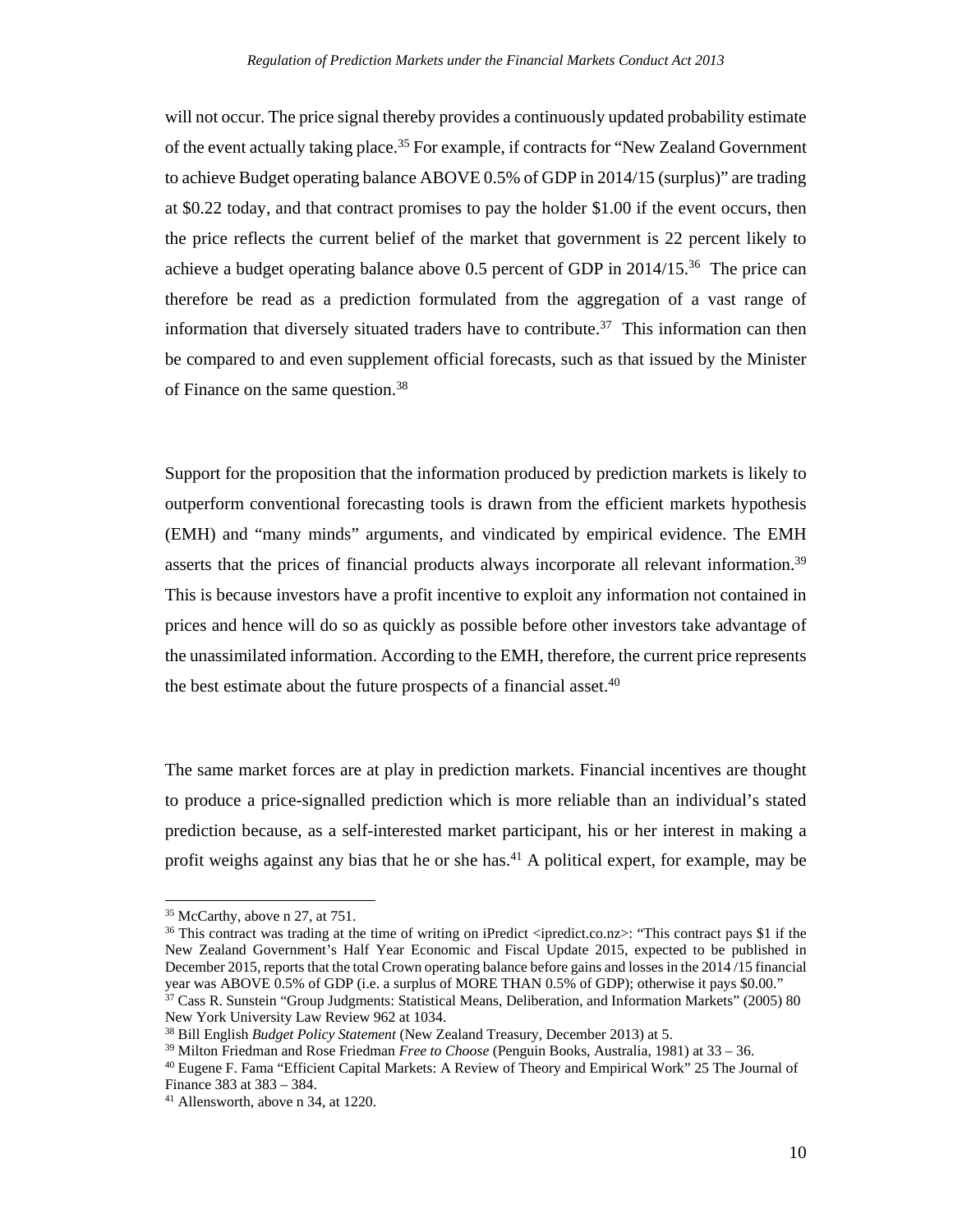biased to present certain facts in a way that supports his or her academic publications or because he or she is required to toe the party line. However, by purchasing a contract, he or she is required to "put his or her money where his or her mouth is". The anonymity of the market reinforces traders' objectivity because their reputation remains intact even if he or she decides to change their position on an issue from that stated publicly.<sup>42</sup>

The EMH also explains how prediction markets can overcome problems of inaccuracy in deliberative bodies. Deliberative bodies, such as focus groups and subcommittees, are often more effective than individuals at aggregating information, weighing alternatives, and making decisions.<sup>43</sup> They are, however, particularly vulnerable to cognitive errors resulting from groupthink dynamics, group polarisation, and overemphasis on shared information at the expense of unshared information.44 Deliberative groups also have the insidious consequence of privileging group members with the best rhetorical skills, the possession of which is not necessarily correlated with sound judgment.<sup>45</sup> Especially where information is confidential or critical of the organisation who employs the group, members have little incentive to contribute as doing so may come at a high personal cost. Conversely, prediction markets create financial incentives for individuals to critically evaluate group discussion with a view to independently disclosing all the information they hold (through trading) without negative repercussions.<sup>46</sup> In addition to providing incentives for truthful revelation, the possibility of profit encourages individuals to become better informed; $47$  to search for, interpret and trade on the information accessible to them.<sup>48</sup> This research will be reflected in the market price.49

<u> 1989 - Johann Stein, mars an t-Amerikaansk politiker (</u>

 $42$  Sunstein, above 37, at 1026.

<sup>43</sup> Allensworth, above n 34, at 1217.

<sup>44</sup> Sunstein, above n 37, at 1048.

<sup>45</sup> Bragues, above n 26, at 102.

<sup>46</sup> Sunstein, above n 37, at 1024.

<sup>47</sup> James Surowieki *The Wisdom of Crowds: Why the Many Are Smarter Than the Few and How Collective Wisdom Shapes Business, Economies, Societies, and Nations (Doubleday, New York, 2004), at 23 – 39.* <sup>48</sup> Tom W. Bell "Government Prediction Markets: Why, Who, and How" 166 Penn State Law Review 403 at 418.

<sup>&</sup>lt;sup>49</sup> The EMH does not require that all traders are well-informed. It is the marginal, not the average, trade that sets the prices: Sunstein, above n 37 at 1035: "In the Iowa Electronic Markets, for example, it turns out that 85% of the traders do not seem to be particularly wise. They hold onto their shares for a long period and then simply accept someone else's prices. The predictions of the market are driven by the other 15% - frequent traders who post their offers rather than accepting those made by other people".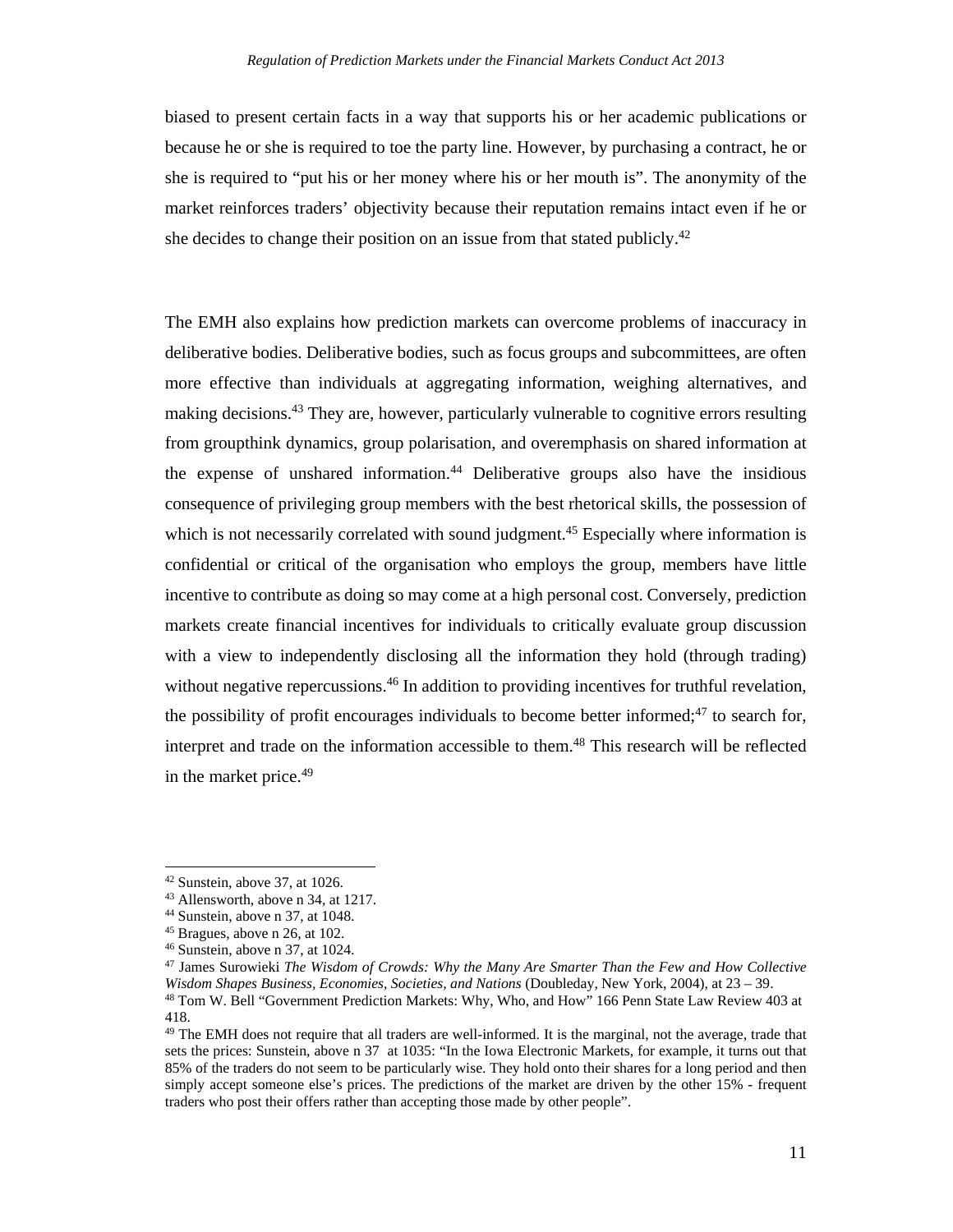"Many minds" arguments also support the accuracy of prediction markets. Such arguments explore the possibility that large groups of people, by virtue of their size and independence give better answers to difficult questions than traditional means.<sup>50</sup> "Many minds" arguments draw from the theory of Friedrich Hayek, who criticised socialism for its assumption that the knowledge required to optimise public resources is of a quality that can be grasped by any single individual or agency. Unlike the general laws and methods of the natural sciences, Hayek argued that the knowledge required to determine the appropriate means to satisfy the ends of society's members is too complex – especially where the relevant information is widely dispersed and subject to constant change. The problem for society, then, is how to optimally allocate resources in a way that recognises peoples' bounded rationality.<sup>51</sup> This dilemma is solved, according to Hayek, with the price system; a signal responsive to the actions of all members over time by which everyone is presented with a single number to make calculations about the means to fulfil their ends.<sup>52</sup>

The Hayekian view can be extrapolated to prediction markets even though the primary purpose of the market is forecasting, not resource allocation. Prediction markets are accurate because they provide an algorithm for aggregating diverse beliefs about an event.53 The knowledge required to form an accurate forecast, such as the possibility that government will achieve a budget operating balance above 0.5 percent of GDP, is distributed across hundreds, if not thousands, of individuals, each with their own perspective (in our example, across all government departments and agencies). A literal marketplace of ideas, prices constantly update as individuals trade on new information, and the price signal operates as a coordinating device to converge on an otherwise elusive best estimate.<sup>54</sup>

<sup>50</sup> Surowieki, above n 47. The phrase "many minds" was coined by Cass R. Sunstein *A Constitution of Many Minds: Why the Founding Document Doesn't Mean What It Meant Before* (Princeton University Press, New Jersey, 2009).

<sup>&</sup>lt;sup>51</sup> Friedrich Hayek "The Use of Knowledge in Society" (1945) 35 The American Economic Review 519 -530.

<sup>52</sup> Bragues, above n 26, at 97.

<sup>53</sup> Emile Servan-Schreiber and others, "Prediction Markets: Does Money Matter?" (2004) Electronic Markets 243 at 244.

<sup>54</sup> Miriam A. Cherry and Robert L. Rogers "Prediction Markets and the First Amendment" (2008) University of Illinois Law Review 833 at 837. The expression "a marketplace of ideas" refers to Oliver Wendell Holmes' analogy of free speech. The authors' here argue that the expressive element inherent in prediction markets means that participation in such a market should be protected by the First Amendment.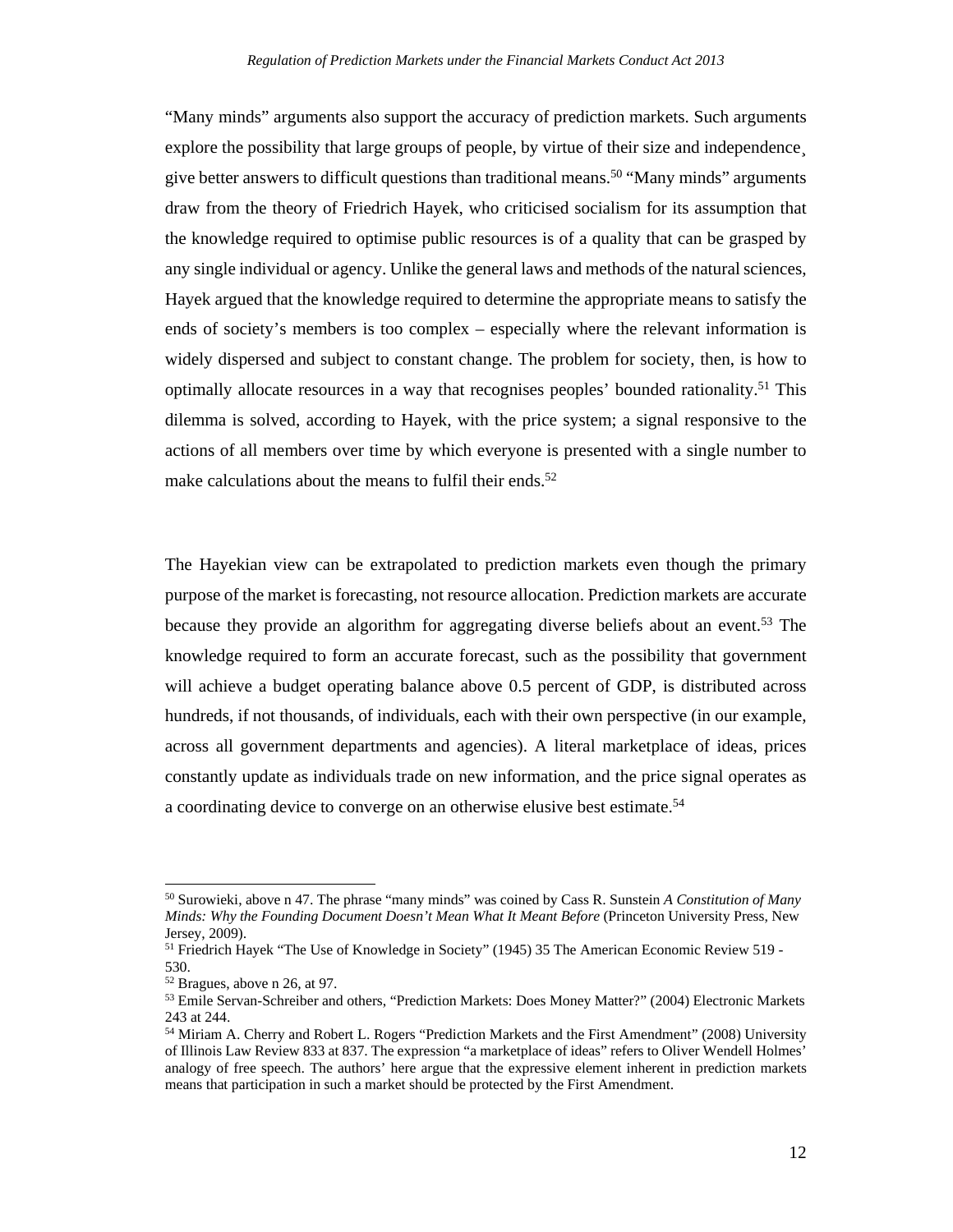Theories supporting the superior accuracy of prediction markets are borne out by empirical evidence. The Iowa Electronic Markets (IEM) were established in 1988 by the University of Iowa business department.55 Comparison of IEM predictions to 964 polls over the five US Presidential elections from 1988 to 2000 revealed that IEM achieved a prediction closer to the eventual outcome 75 percent of the time, whether the prediction is made on the eve or several months in advance of the election.<sup>56</sup> In a corporate context, researchers at Hewlett-Packard found that employees, when enrolled as prediction traders, generated forecasts of printer sales that outperformed the firm's official projections 15 out of 16 times.<sup>57</sup> Closer to home, New Zealand prediction market iPredict reports to have been more accurate than 82.4 percent of political polls leading up to the 2011 New Zealand general election.<sup>58</sup>

The most significant practical obstacles to the development of prediction markets are liquidity, legitimacy and legal barriers. These obstacles are interrelated. Liquidity is essential for predictive accuracy. Illiquid markets convey poor predictions because the price signal is unlikely to assimilate a wide range of insights and the last recorded trade is apt to contain stale information.59 For the same reasons, illiquid markets are more susceptible to speculative bubbles and information cascades.<sup>60</sup> Until liquidity (and hence the accuracy) of prediction markets is firmly established, individuals, companies and governments will understandably be hesitant to rely on market predictions in their decision-making.<sup>61</sup> As shown by IEM and iPredict, illiquidity can be overcome with proper market design and legitimacy may be expected to strengthen over time if the market produces consistently accurate forecasts. Experimentation with market design, however, can only occur if legal regulation permits prediction markets to operate at all.<sup>62</sup>

 55 Allensworth, above n 34, at 1221.

<sup>56</sup> Joyce E. Berg, Forrest D. Nelson, and Thomas A. Reitz "Prediction market accuracy in the long run" (2008) 24 International Journal of Forecasting 283 at 298.

<sup>57</sup> Kay-Yut Chen and Charles R. Plott, *Information Aggregation Mechanisms: Concept, Design and Implementation for a Sales Forecasting Problem* (California Institute of Technologies, 2002) at 13 – 16. See also for prediction markets in the corporate context: Bo Cowgill, Justin Wolfers and Eric Zitzewitz *Using*  <sup>58</sup> Statistics available from iPredict upon request. Data relative to polls available: McGirr and Salmond, above n 32, at 269.

<sup>59</sup> Bragues, above n 26, at 100.

<sup>60</sup> Sunstein, above n 37, at 1039.

 $61$  Sunstein, above n 37, at 1041.

 $62$  Kenneth J. Arrow and others "The Promise of Prediction Markets" (2008) 320 Science 877 at 878.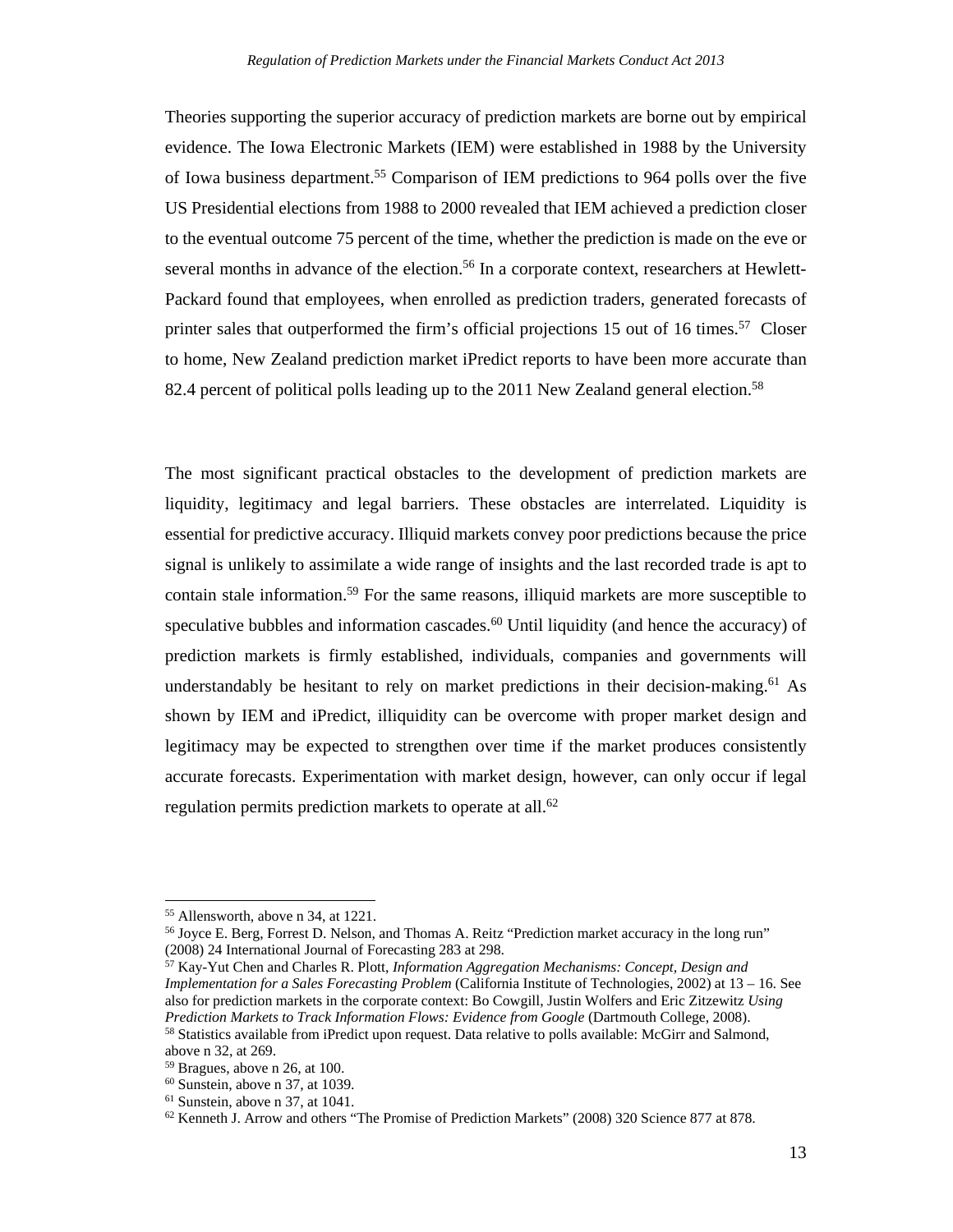#### *IV REGULATION OF PREDICTION MARKETS IN NEW ZEALAND*

## *A iPREDICT*

In 2008, iPredict launched as New Zealand's first and only prediction market for political, economic and social events.<sup>63</sup> A joint venture between Victoria University of Wellington and the New Zealand Institute for the Study of Competition and Regulation, iPredict is intended primarily as a tool for education, research and policy analysis. The market involves low value contracts and is accordingly not intended as a mechanism for investment.<sup>64</sup> iPredict reports to have  $8000$  registered traders, of which  $600 - 700$  actively trade each month. The journey to operation, however, was not straightforward. In their words:<sup>65</sup>

> There were two main obstacles [to be operational in time for the 2005 New Zealand election]: one, we didn't have any software, and two, we didn't have regulatory approval to run a real money market. As it turns out, by far the easiest of those two problems was to develop software required to run these markets.

Prediction markets present unique and difficult legal issues because they resemble, but are not equivalent to, two other highly regulated products: derivatives and gambling. The close connection between gambling and derivatives used for speculation is often noted.66 The distinction may be built on policy rather than definition: "[t]he history of financial regulation… can be roughly summarised as everything being banned as gambling (or usury) until an exception was granted for some newly legitimised higher purpose".<sup>67</sup> Legitimacy of prediction markets is currently fragile, largely because the idiosyncratic purpose of the

<sup>63</sup> Futures Contracts (iPredict Limited) Declaration and Exemption Notice 2008.

<sup>64</sup> iPredict "Terms of Service" <ipredict.co.nz> and Futures Contracts (iPredict Limited) Declaration and Exemption Notice 2008.

<sup>&</sup>lt;sup>65</sup> iPredict "About iPredict" <ipredict.co.nz>

<sup>66</sup> Thomas Lee Hazen "Disparate Regulatory Schemes for Parallel Activities: Securities Regulation, Derivatives Regulation, Gambling, and Insurance" (2005) 24 Annual Review of Banking and Finance Law 375 at 377 ("One thing that investing, hedging, insurance, and gambling have in common is that they all involve risk-taking, while only the first three activities are generally seen as involving risk-shifting and other legitimate economic benefits"); Christine Hurt "Regulating Public Morals and Private Markets: Online Securities Trading, Internet Gambling, and the Speculation Paradox" (2006) 86 Boston University Law Review 371 at 373 – 374; Lynn A. Stout "Why the Law Hates Speculators: Regulation and Private Ordering in the Market for OTC Derivatives" (1999) 48 Duke Law Journal 701 at 715.

<sup>67</sup> Robin Hanson "Shall We Vote on Values, But Bet on Beliefs?" Working Paper, George Mason University, 2000. See also: Robin Hanson "Shall We Vote on Values, But Bet on Beliefs?" (2013) 21 The Journal of Political Philosophy 151. Also: Nelson Rose "How Securities Trading Became Legally Not Gambling" (2011) 15 Gaming Law Review and Economics 249.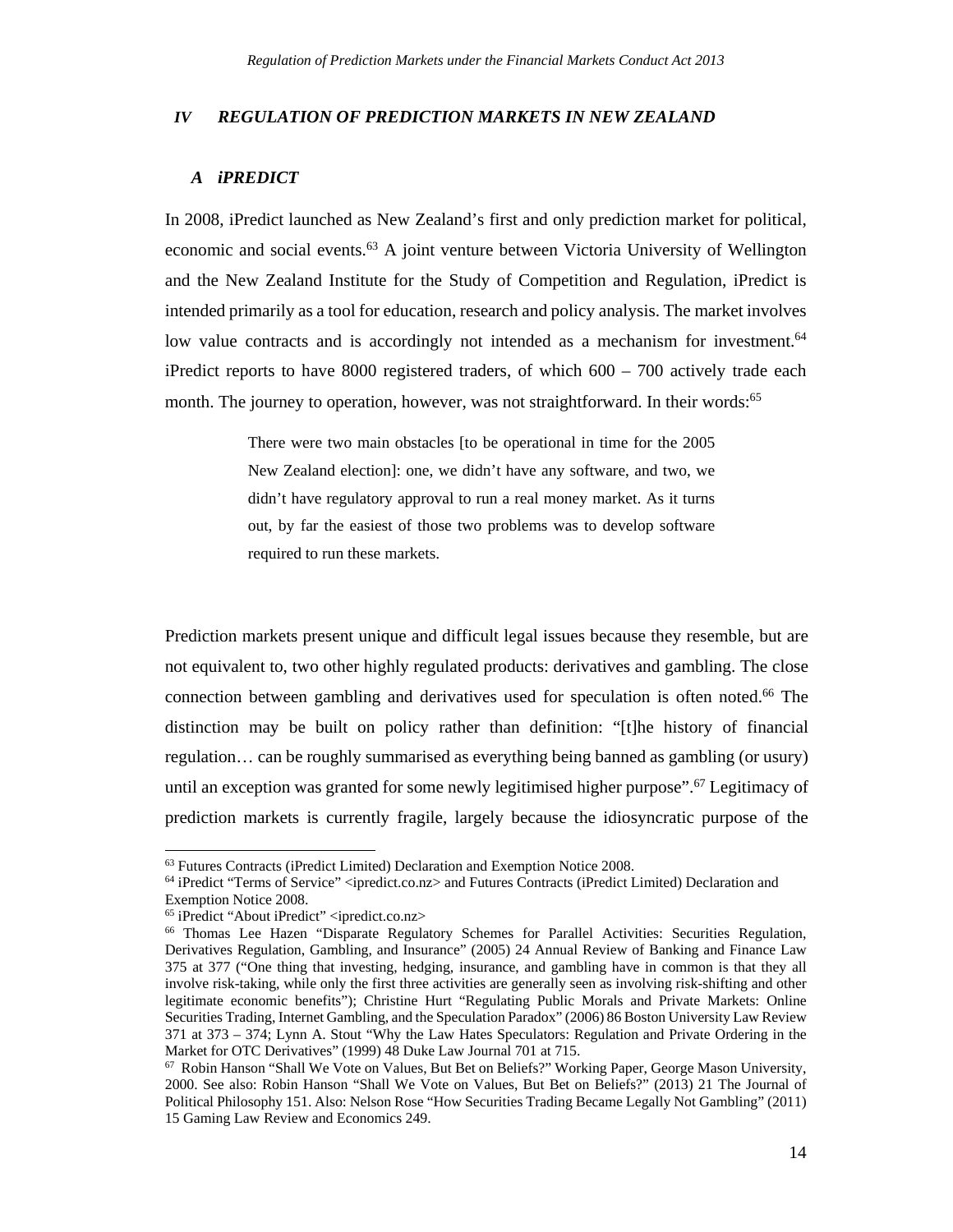markets – information aggregation to formulate predictions – fits poorly within existing models of regulation.<sup>68</sup> As this paper explains, how iPredict is regulated depends on whether the purpose of the market is considered a legitimate end to be pursued within securities law or mere regulatory arbitrage to circumvent gambling legislation.<sup>69</sup> In New Zealand, regulators have permitted the operation of iPredict to date under the Securities Markets Act 1988 ("SM Act"). The future of iPredict under the FMC Act is uncertain. This Part illustrates how iPredict sits in a legal grey area between securities and gambling legislation, and seeks to find a place for this innovative market.

#### *B SECURITIES MARKETS ACT 1988*

iPredict is currently regulated as an authorised futures dealer under the SM Act. This is possible because the Securities Commission and the FMA declared that the contracts traded on iPredict are futures contracts because "they are valued according to a future outcome, with that value being determined at the time of their commencement, and they are settled by payment of money rather than by delivery of any goods".<sup>70</sup> This reasoning, while true, offers little by way of a principled distinction between derivatives and gambling. In fact, the same expression could be used to describe a horse racing bet or lottery ticket. If the distinction between derivatives and gambling is built on policy rather than definition, the declaration suggests that the FMA is prepared to endorse the potential of iPredict to generate socially useful predictions – at least in the context of university research. The declaration permits iPredict to operate until 20 November 2016, at which time iPredict will become subject to either the FMC Act or the Gambling Act 2003.<sup>71</sup>

## *C REGULATION UNDER THE GAMBLING ACT 2003*

The Gambling Act 2003 ("Gambling Act") prohibits all forms of online gambling that are not promoted by the Lotteries Commission; authorised under the Racing Act 2003; conducted by an operator outside New Zealand; or take the form of a sales promotion

<sup>68</sup> Cherry and Rogers, above n 54, at 834.

<sup>69</sup> Robert W. Hahn and Paul C. Tetlock "A new approach for regulating information markets" (2006) 29 Journal of Regulatory Economics 265 at 269.

<sup>&</sup>lt;sup>70</sup> Futures Contracts (iPredict Limited) Declaration and Exemption Notice 2008, reg 7.<br><sup>71</sup> Futures Contracts (iPredict Limited) Declaration and Exemption Amendment Notice (No 2) 2013, reg 4.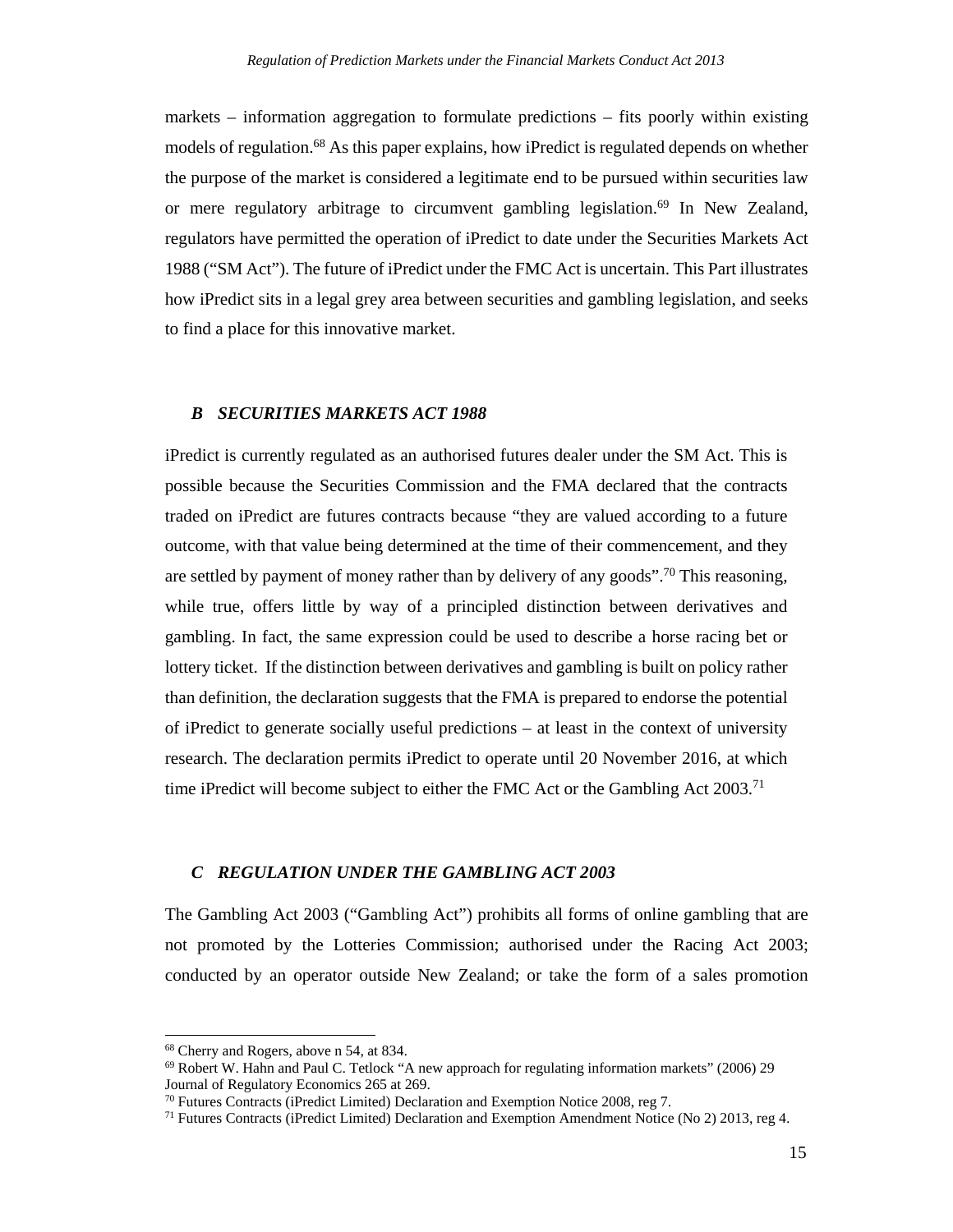lottery.<sup>72</sup> As trading on iPredict occurs entirely through its online platform and none of these exclusions apply, regulation under the Gambling Act would render the market illegal.

The Gambling Act defines 'gambling' as staking consideration on the outcome of something seeking to win money when the outcome depends wholly or partly on chance.<sup>73</sup> This definition is intentionally wide to include games of mixed chance and skill.<sup>74</sup> In *TVWorks v Department of Internal Affairs,* the Court of Appeal held that poker tournaments are gambling because chance is inherent in a player betting on the value of his or her hand where he or she has no control over the hand dealt to other players.75 Poker can be distinguished from conventional sporting events such as yachting or golf, according to the Court, because skill is the predominant and normally decisive feature of conventional sports.<sup>76</sup>

In prediction markets, trading often involves skill in that traders must assess information to estimate the likelihood of an event. Traders also have a greater degree of control over the information they hold in that they can conduct research for better information in a way that poker players cannot.77 Research, however, is limited by how accessible the relevant information is. Whether it is skill or chance that predominates will therefore depend on the subject of the underlying. Since prediction markets are predicated on the idea that a single trader does not usually hold all relevant information, it is likely that many contracts will depend at least partly on chance thereby bringing the contracts traded on iPredict within the definition of gambling. It is therefore essential for iPredict to situate itself in securities law if it is to continue operating.78

 72 Gambling Act 2003, s 9(2)(b).

<sup>73</sup> Gambling Act 2003, s 4.

<sup>&</sup>lt;sup>74</sup> TVWorks v Department of Internal Affairs [2012] NZCA 160 at [20].<br><sup>75</sup> TVWorks v Department of Internal Affairs, above n 74, at [23].<br><sup>76</sup> TVWorks v Department of Internal Affairs, above n 74, at [25].<br><sup>77</sup> McCarthy,

<sup>78</sup> An alternative strategy for iPredict is to use "play money" rather than real money. Prediction market Hollywood Stock Exchange has had success with this tactic. However, iPredict reports that its experiments with play money markets are not nearly as accurate as its real money market. See also: Servan-Schreiber and others, above n 53.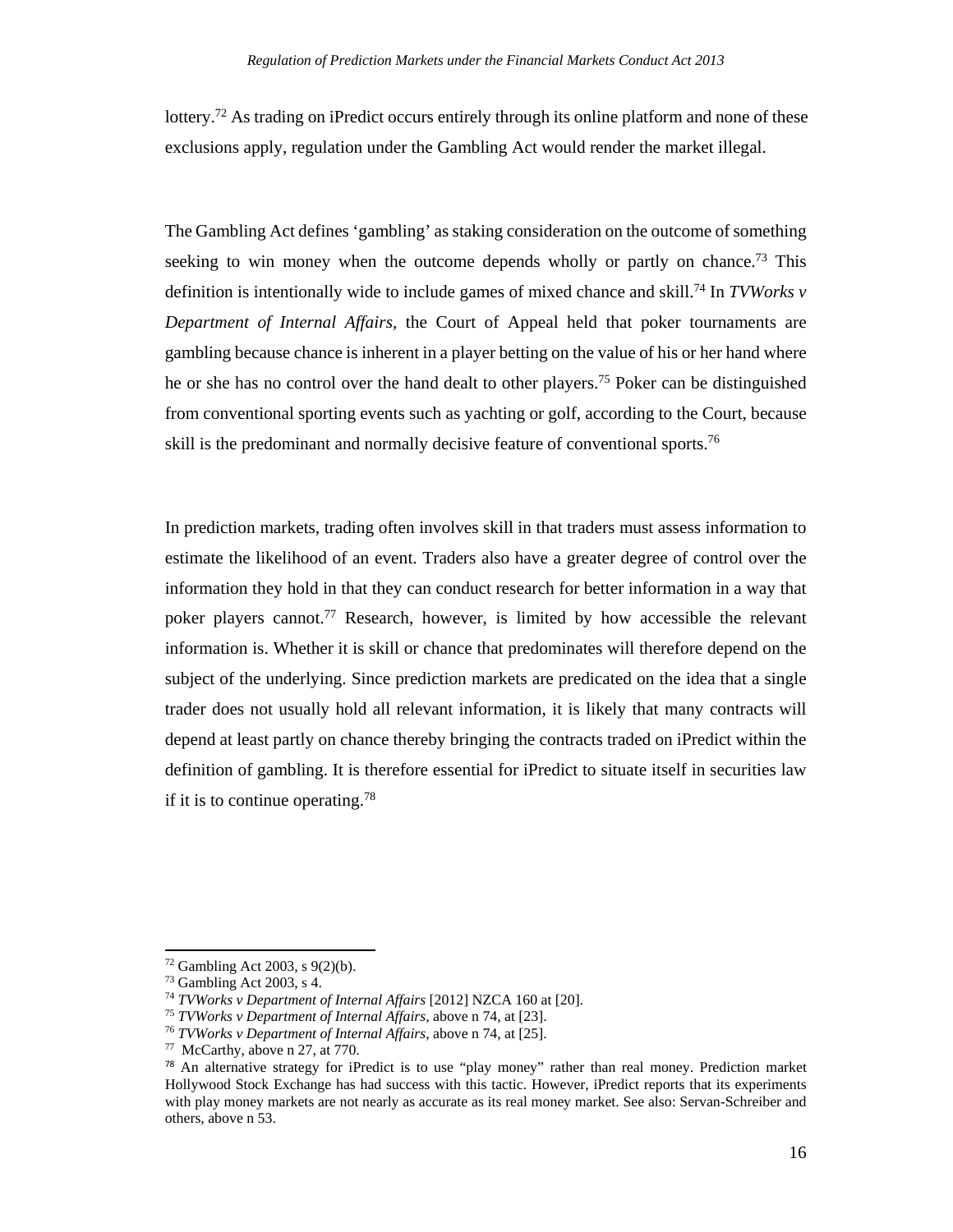#### *D REGULATION UNDER THE FINANCIAL MARKETS CONDUCT ACT 2013*

The FMC Act provides an entirely different regulatory framework than the Gambling Act. Rather than prohibiting certain products, the FMC Act seeks to promote market efficiency through mandatory disclosure of information by issuers of financial products. Disclosure is thought to promote market efficiency by reducing information asymmetries between investors and those who offer financial products to enable investors to make wiser financial decisions.79 In particular, regulated disclosure is aimed at preventing fraud, misrepresentation and mispricing of risk.<sup>80</sup> The need to correct information asymmetries, however, will not always outweigh the expense associated with disclosure. Accordingly, offers of financial products require disclosure unless an exclusion in Schedule 1 applies.<sup>81</sup>

The FMC Act also promotes market efficiency, in particular by encouraging confident participation in the markets, through regulation of specific financial sector participants and financial product markets. The FMC Act creates a licensing regime for specific financial sector participants which is designed to be risk-based and flexible to ensure competency and suitable disclosure.<sup>82</sup> Three of these licenses are discussed below. The FMC Act largely replicates the SM Act with respect to regulation of financial product markets but incorporates new exemptions to tailor the requirements of the FMC Act to smaller "stepping stone" markets.<sup>83</sup> While the FMC Act allows for a great deal of regulatory flexibility, it is unclear whether iPredict will be regulated under the FMC Act and, if so, how iPredict will be regulated.

<u> 1989 - Johann Stein, mars an t-Amerikaansk politiker (</u>

<sup>79</sup> Stace, above n 5, at 15.

<sup>80</sup> Jenny Chen and Susan Watson "Investor Psychology Matters: Is a Prescribed Product Disclosure Statement a Supplement for Healthy Investment Decisions?" (2011) 17 NZBLQ 412 at 414. 81 Chris Holland "Financial Markets Conduct Act – An Overview, Part One" (2013) CSLB 77 at 80.

<sup>82</sup> Office of the Minister of Commerce *Financial Markets Conduct Regulations Paper 4 – Licensing Regimes*  (Cabinet Business Committee, September 2013) at 3.

<sup>83</sup> *A Guide to the Financial Markets Conduct Act 2013 Reforms* (Financial Markets Authority, November 2013) at 19.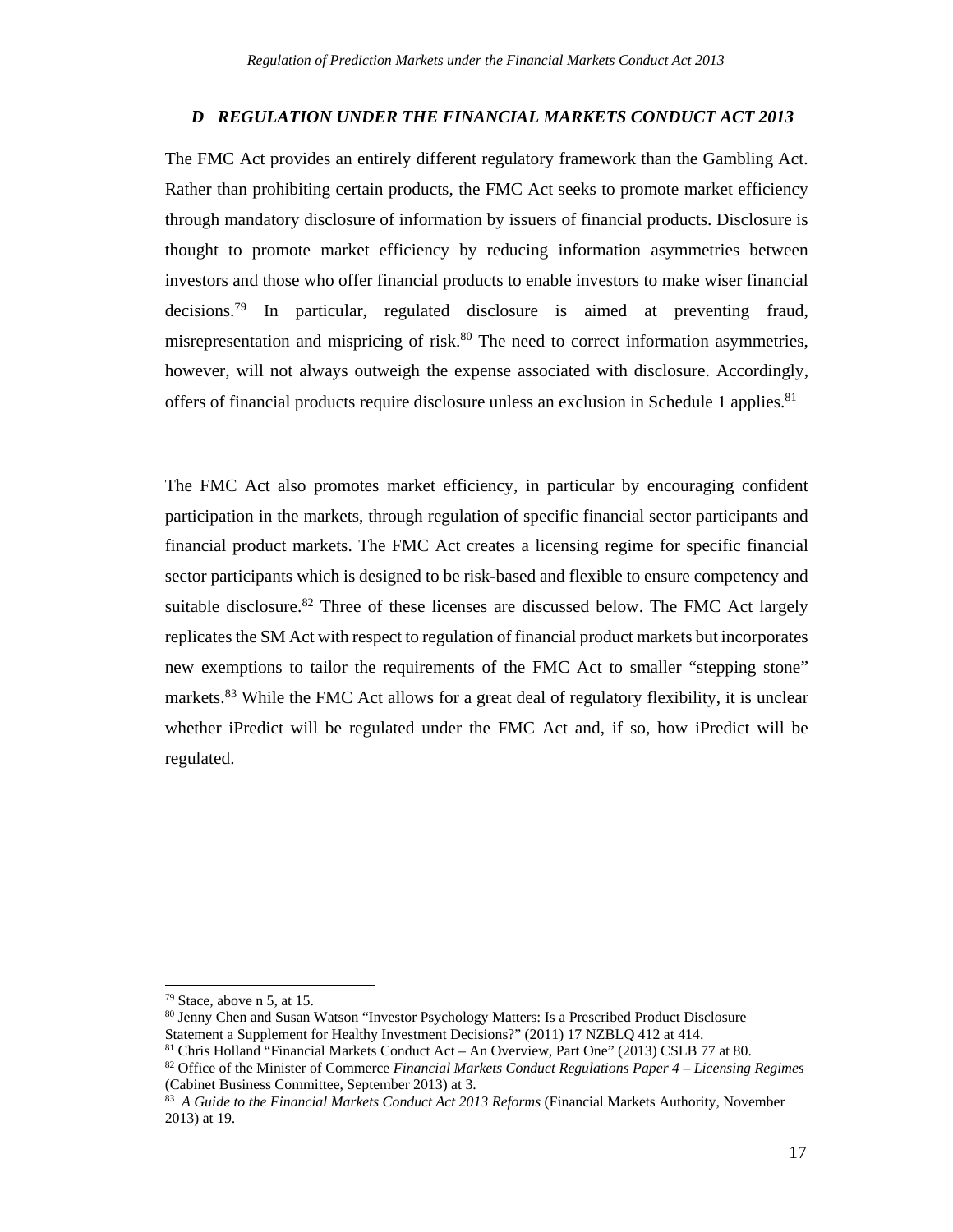#### *1 Will iPredict be regulated under the FMC Act?*

The FMC Act applies to "financial products" which are defined as equity, debt, managed investment products, and derivatives.<sup>84</sup> The legal status of the contracts traded on iPredict is not clarified by the FMC Act, under which a derivative:<sup>85</sup>

(4) Means an agreement in relation to which the following conditions are satisfied:

- (i) under the agreement, a party to the agreement must, or may be required to, provide at some future time consideration of a particular kind or kinds to another person; and
- (ii) that future time is not less than the time, prescribed for the purposes of this subparagraph, after the time at which the agreement is entered into; and
- (iii) the amount of the consideration, or the value of the agreement, is ultimately determined, is derived from, or varies by reference to (wholly or in part) the value or amount of something else (of any nature whatsoever and whether or not deliverable).

The relevant agreements are those between traders on iPredict's online platform. iPredict is the market provider and is not party to the trades.<sup>86</sup> In purchasing a contract on iPredict, Trader A incurs an obligation to pay the contract purchase price to Trader B and acquires a contingent right to receive the payout sum (\$1.00) from the clearing house held funds of Trader B if the underlying event occurs in the future. As counterparty, Trader B acquires a right to receive the contract purchase price from the clearing house held funds of Trader A and incurs a contingent obligation to pay the payout sum to Trader A if the underlying event occurs in the future. The value of the contract therefore depends on whether or not the underlying event occurs.87

<sup>84</sup> Financial Markets Conduct Act 2013, s 7.

<sup>85</sup> Financial Markets Conduct Act 2013, s 8(4).

<sup>86</sup> iPredict "Terms of Service" <ipredict.co.nz>.

<sup>87</sup> iPredict "Terms of Service" <iPredict.co.nz>: Traders must open an account and deposit funds with iPredict's clearing house trust account – Predictions Clearing Limited - before trading. In addition to trading, contracts are made available for purchase by traders in two ways: short-selling and bundling**.** Short-selling is where a trader sells a futures contract at today's price that is not owned by the trader, and the trader will be required to pay for the contract in the future. A trader will short-sell where he or she expects the purchase price to fall. Bundling occurs when a market consists of several contracts each of which have the same payout amount and are mutually exclusive. A trader will purchase bundles to take advantage of arbitrage opportunities. Importantly, both short-selling and bundling ensure that bets are fully funded and the market does not make a loss.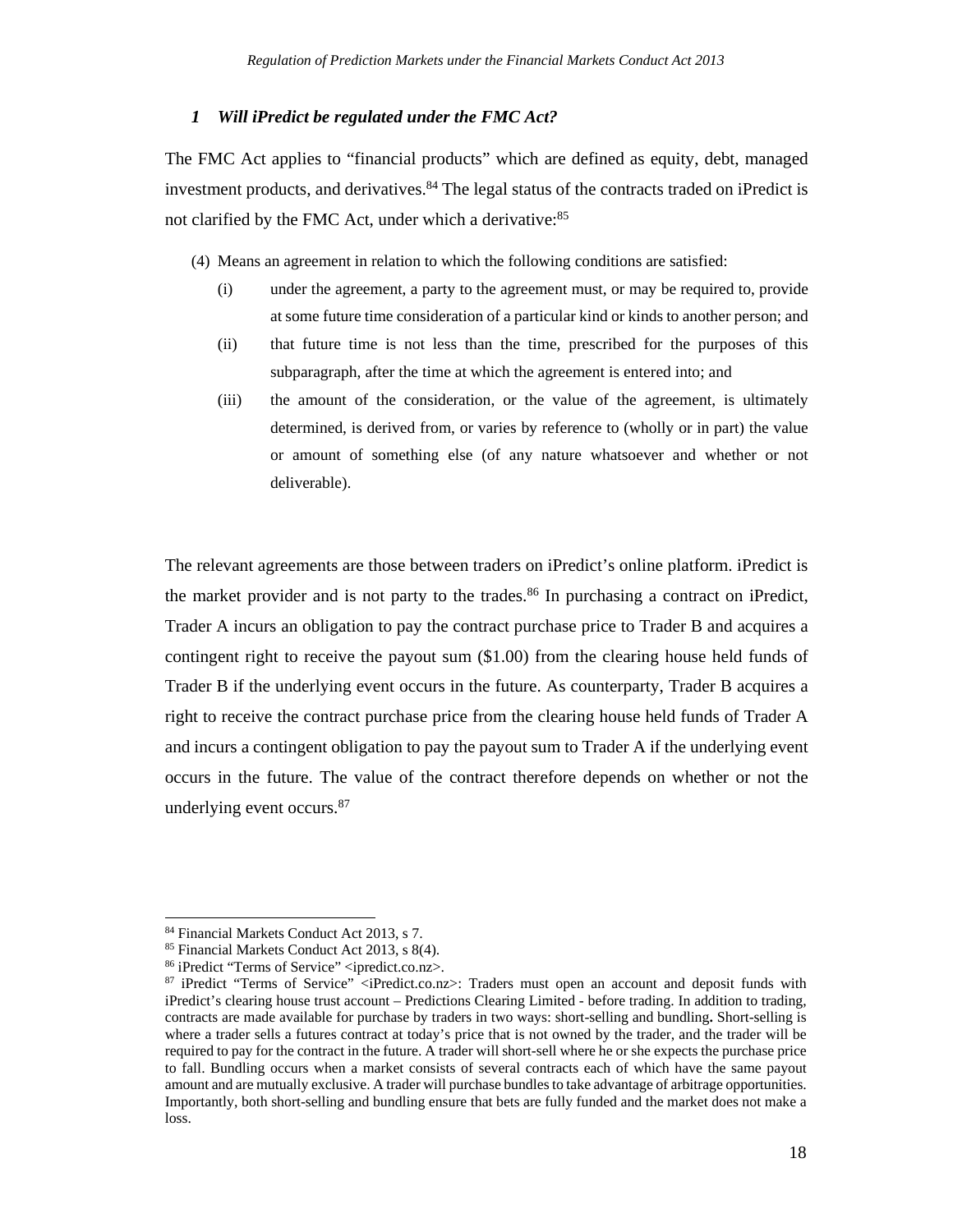The pertinent issue for iPredict is that the definition of derivative appears to exclude agreements where the contract value is derived from an underlying which has no quantifiable "value" or "amount" independent of the contract, such as contracts for National to win the election. This is significant because contracts which *do not* rely on a value or amount (such as an index or commodity) are by far the most popular of the contracts traded on iPredict. Their legal status is therefore crucial to the market's liquidity and consequent accuracy.<sup>88</sup>

Financial products that are not included in the financial product definitions but which fall within a broad definition of "security" may nevertheless be designated by the FMA to be a financial product.89 A security for this purpose is any arrangement that is intended to have the effect of a person making an investment or managing a financial risk.<sup>90</sup> The FMA then must only exercise its designation power if the designation is necessary or desirable to promote the purposes of the FMC Act,<sup>91</sup> namely confident and informed participation of businesses, investors and consumers in financial markets; the development of fair, efficient and transparent financial markets;<sup>92</sup> to provide for timely, accurate and understandable information for persons making decisions relating to financial products and services; to ensure appropriate governance arrangements; to avoid unnecessary compliance costs; and to promote innovation and flexibility in financial markets.<sup>93</sup>

Contracts on iPredict are not securities in the sense of investment but they do involve managing financial risk. The requirement that a security is used to manage risk is drawn from the Australian Corporations Act 2001 which provides that a person manages financial risk if they manage the consequences to them of particular circumstances happening, or avoid or limit the financial consequences of fluctuations in receipts or costs.<sup>94</sup> Contracts are traded on iPredict to manage the profit or loss that will result if the underlying event occurs as the likelihood of that event happening fluctuates. This involves *management* of traders'

<u> 1989 - Johann Stein, mars an t-Amerikaansk politiker (</u>

<sup>88</sup> iPredict "Most Traded" <iPredict.co.nz>.

<sup>89</sup> Financial Markets Conduct Act, s 562.

<sup>90</sup> Financial Markets Conduct Act, s 6.

<sup>&</sup>lt;sup>91</sup> Financial Markets Conduct Act, s 563.

<sup>92</sup> Financial Markets Conduct Act, s 3.

<sup>93</sup> Financial Markets Conduct Act, s 4.

<sup>94</sup> Australian Corporations Act 2001 (Cht), s 763C.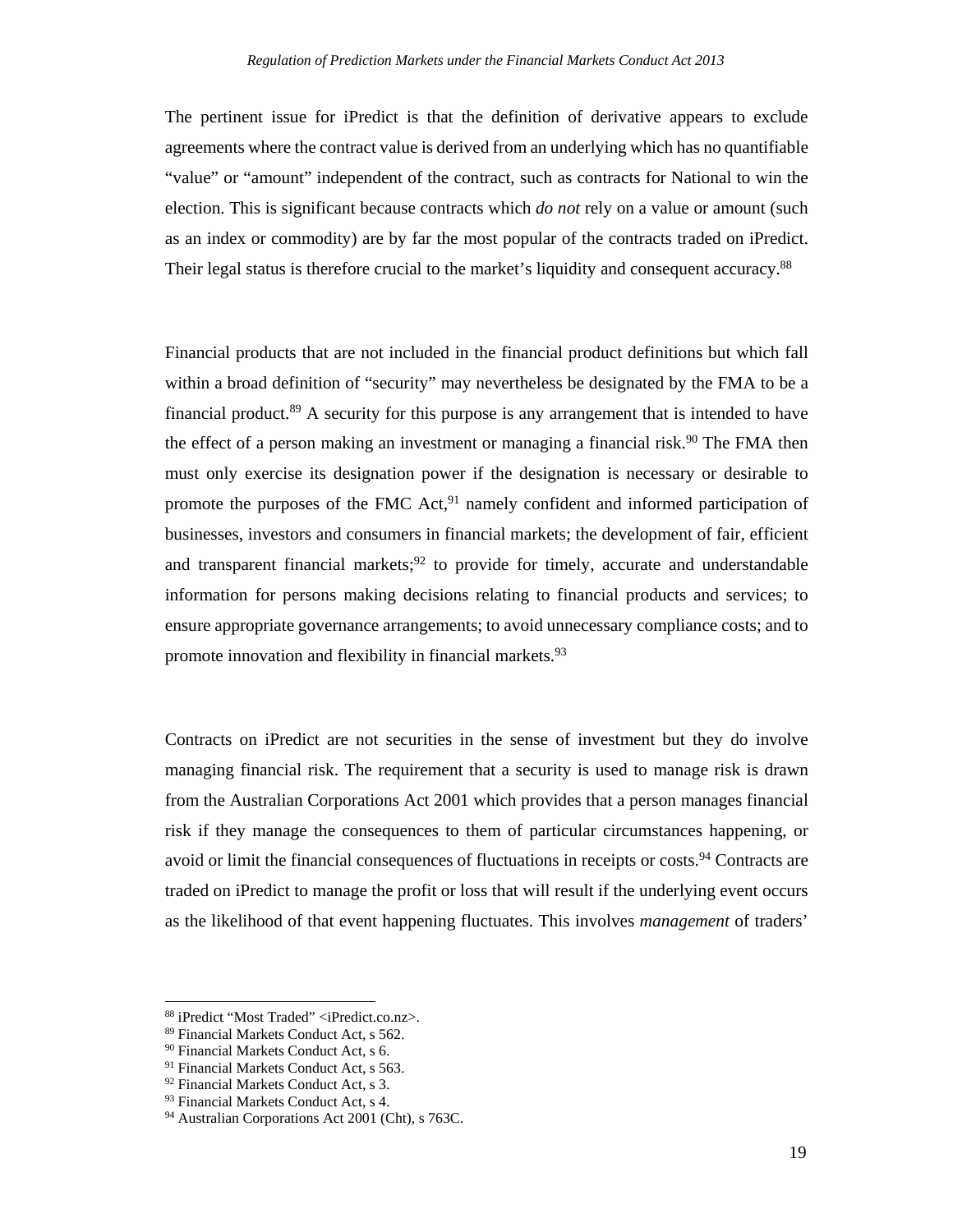risk profiles unlike gambling arrangements wherein participants cannot bet out of a risky position.95

Risk management on iPredict consequently involves management of risks generated solely by speculation, as the risk would not exist but for the prediction market contract (unlike hedging in commodities markets). This provokes an issue about whether traders' ability to manage the level of risk they are exposed to is sufficient to distinguish the contracts as securities instead of gambling arrangements. Unlike the SM Act, the FMC Act does not contain a safe harbour for derivatives against prosecution under the Gambling Act.<sup>96</sup> Instead, the explanatory note to the FMC Act takes the view that "legitimate financial markets transactions, whether used for hedging or investment purposes, are not gambling within the meaning of the Gambling Act".97 This phrase was adapted from Hobhouse J in *Morgan Grenfell*, in considering whether an interest rate swap agreement was subject to UK gambling legislation:98

> In the context of interest rate swap contracts entered into by parties or institutions involved in the capital market and the making or receiving of loans, the normal inference will be that the contracts are not gaming or wagering but are commercial or financial transactions to which the law will, in absence of some other consideration, give full recognition and effect.

That this view is included in the explanatory note rather than the FMC Act itself reflects the opinions of submitters on the FMC Bill that the concept of legitimate financial market transactions will largely be a discretionary matter based on facts and circumstances.99

 95 McCarthy, above n 27, at 770 – 771.

<sup>96</sup> Securities Markets Act 1988, s 40.

 $97$  Financial Markets Conduct Bill (342-1) (explanatory note) at 2. The use of "hedging or investment purposes" does not necessarily exclude derivatives used sole for speculation. The *Review of Securities Law Discussion Paper*, above n 8, made similar comments, at 33: "The definition of derivatives will require that a material feature of the offer is the possibility of earning a positive financial return from the investment, or hedging financial risk (i.e. this covers derivatives used for both speculation and hedging".

<sup>98</sup> *Morgan Grenfell & Co Ltd v Welwyn Hatfield District Council (Islington London Borough Council, third* 

<sup>&</sup>lt;sup>99</sup> Financial Markets Conduct Bill Exposure Draft: Table of Submissions and Ministry Comments (Ministry of Economic Development, October 2011): Institute of Finance Professionals New Zealand Inc. submission and Bank of New Zealand submission, at 18.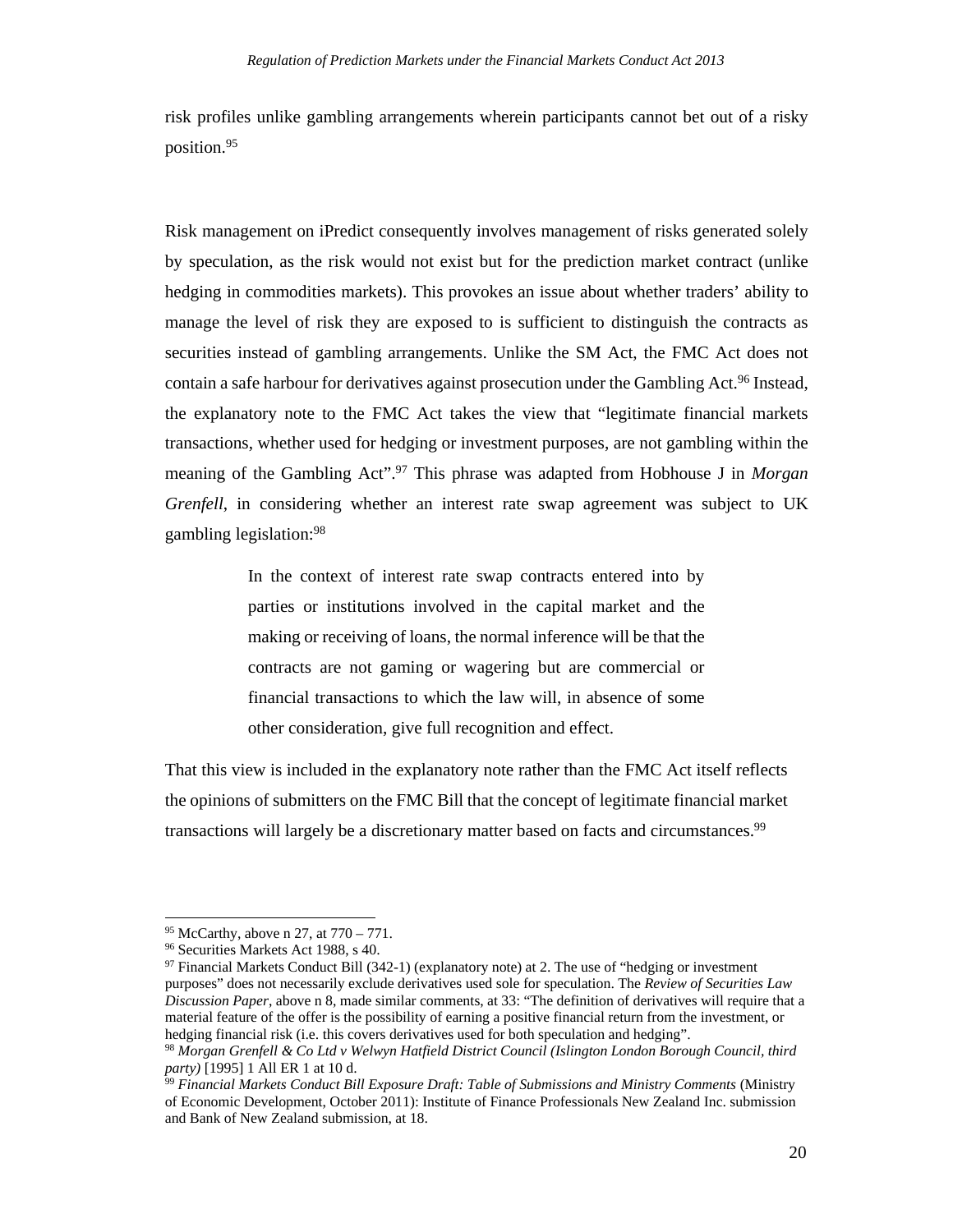This paper proposes that the contracts traded on iPredict should be considered legitimate financial market transactions by virtue of their utility to generate accurate forecasts on issues of public concern. The positive externality of accurate forecasting admittedly is not the traders' purpose, and is remarkably different than the commercial purposes which will usually distinguish legitimate financial market transactions from gambling.<sup>100</sup> However, unlike gambling, prediction markets have potential to improve public and private decision-making, and education and research, which are unquestionably legitimate ends. In the author's view, innovations which have these positive externalities should be encouraged and the key question for the FMA should be whether the subject of the contracts is a "game" or an important event in which there is legitimate public interest. The probabilities of many political, economic and social events have significant implications for the public, and would thereby satisfy this legitimate public interest requirement.<sup>101</sup>

The FMA's decision on this question will be informed by the next stage of the FMA's inquiry: whether declaring that the contracts traded on iPredict are derivatives is necessary or desirable to promote the purposes of the FMC Act.<sup>102</sup> Designation is necessary to promote market innovation in this instance because not to do so would render iPredict illegal under the wide definition of gambling in the Gambling Act. Designation would enable the development of a relatively low-risk market in which consumers can participate and become better informed about how markets operate. Accordingly, this paper recommends that the FMA continues its policy under the SM Act and declares that the contracts traded on iPredict are derivatives under the FMC Act.

## *2 If so, how will iPredict be regulated?*

The distinctive features of iPredict which ought to guide its regulation are that the market solicits the public to trade, many of whom are retail traders; the market is relatively small;

<sup>100</sup> Hahn and Tetlock, above n 69, at 269: In practice, there is no simple way to know a person's motives for trading in a market. Gambling may occur in a large number of markets, including stock markets. Prediction market traders may be motivated by the forecast. See also for discussion about why prediction markets should be regulated at all.

<sup>&</sup>lt;sup>101</sup>Hahn and Tetlock, above n 69, at 274 where the authors' propose a similar "economic purpose test".  $102$  Financial Markets Conduct Act, s 563.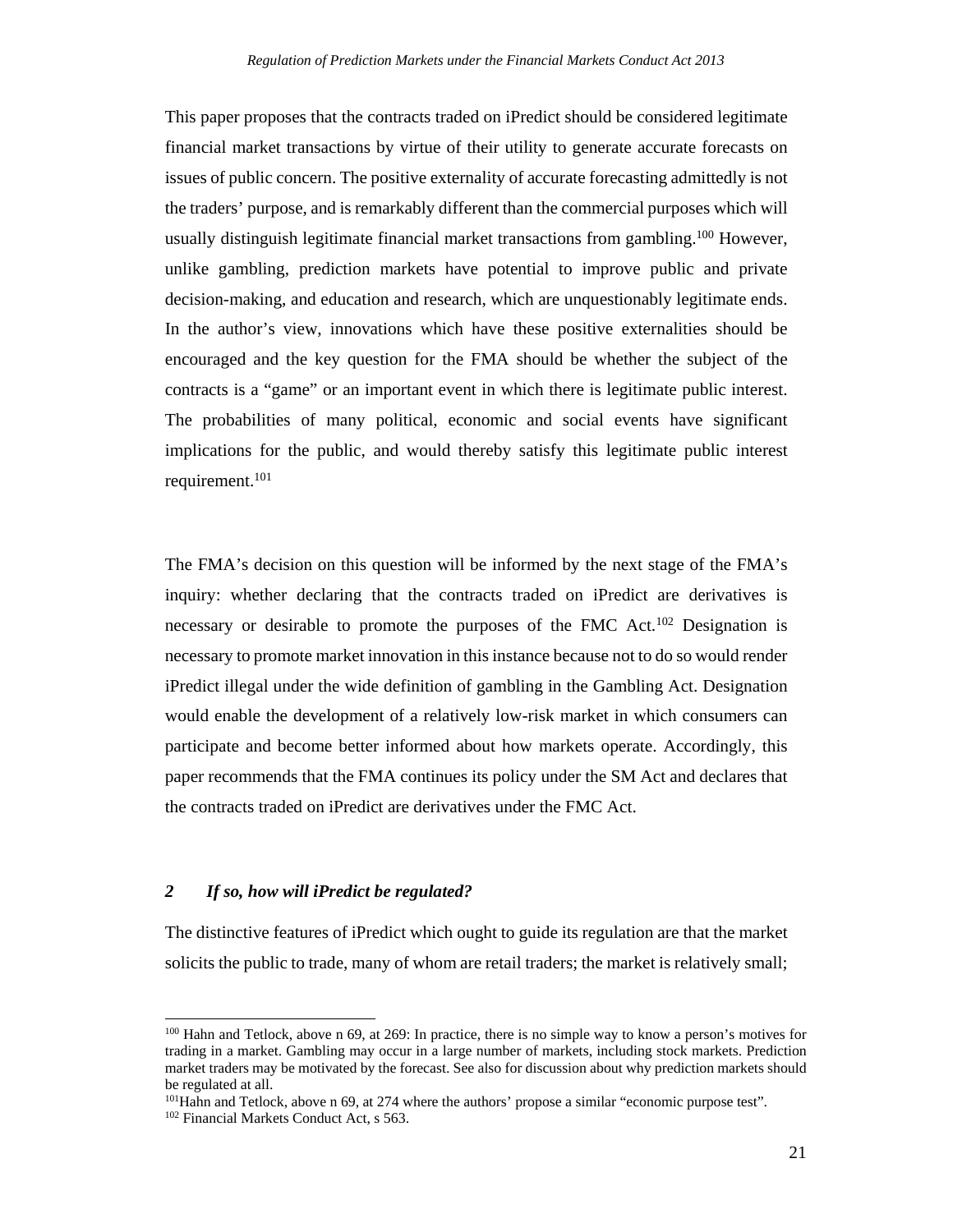iPredict holds traders' money; and the traded derivatives are not complex but involve an element of risk.<sup>103</sup> Given the close connection between derivatives and gambling, it is also important that regulation ensures iPredict is limited to offering derivatives with underlyings in which there is legitimate public interest to justify the distinction.

Under the FMC Act, iPredict could be regulated as a licensed derivatives issuer or a financial product market. This Part illustrates how neither of these categories facilitate the development and efficient operation of iPredict. iPredict can operate under the FMC Act only if the FMA grants substantial exemptions from regulatory compliance.

## *(i) Licensed Market Services Provider: Derivatives Issuer*

The category of 'authorised futures dealer' is removed from the FMC Act. Instead, transitional provisions prescribe that authorised futures dealers must be treated as holding a financial services licence,<sup>104</sup> and the majority of futures dealers will be licensed as derivatives issuers.105

A derivatives issuer is the person who enters into the derivative, provided that person is in the business of entering into derivatives.106 As this paper explained, iPredict is the market provider and is not party to the trades. The traders enter into the derivatives, but they are not "in the business" of entering into derivatives; most trade recreationally.<sup>107</sup> In effect, there is no derivatives issuer to license. This unusual result is due to the fact that iPredict operates much more like an exchange than a dealer. The SM Act definition of futures dealer permitted the FMA to declare any conduct to be dealing in a futures

<u> 1989 - Johann Stein, mars an t-Amerikaansk politiker (</u>

<sup>&</sup>lt;sup>103</sup> iPredict "Terms of Service" <ipredict.co.nz><br><sup>104</sup> Financial Markets Conduct Act, sch 4, cl 45.<br><sup>105</sup> Office of the Minister of Commerce, above n 82, at 9.<br><sup>106</sup> Financial Markets Conduct Act, s 11 and s 6.<br><sup>107</sup> Fin that carrying on the business of an activity does not require that the activity is the person's principal business but that one-off or occasional transactions would not be caught. It may be difficult to define further for the purposes of this Bill".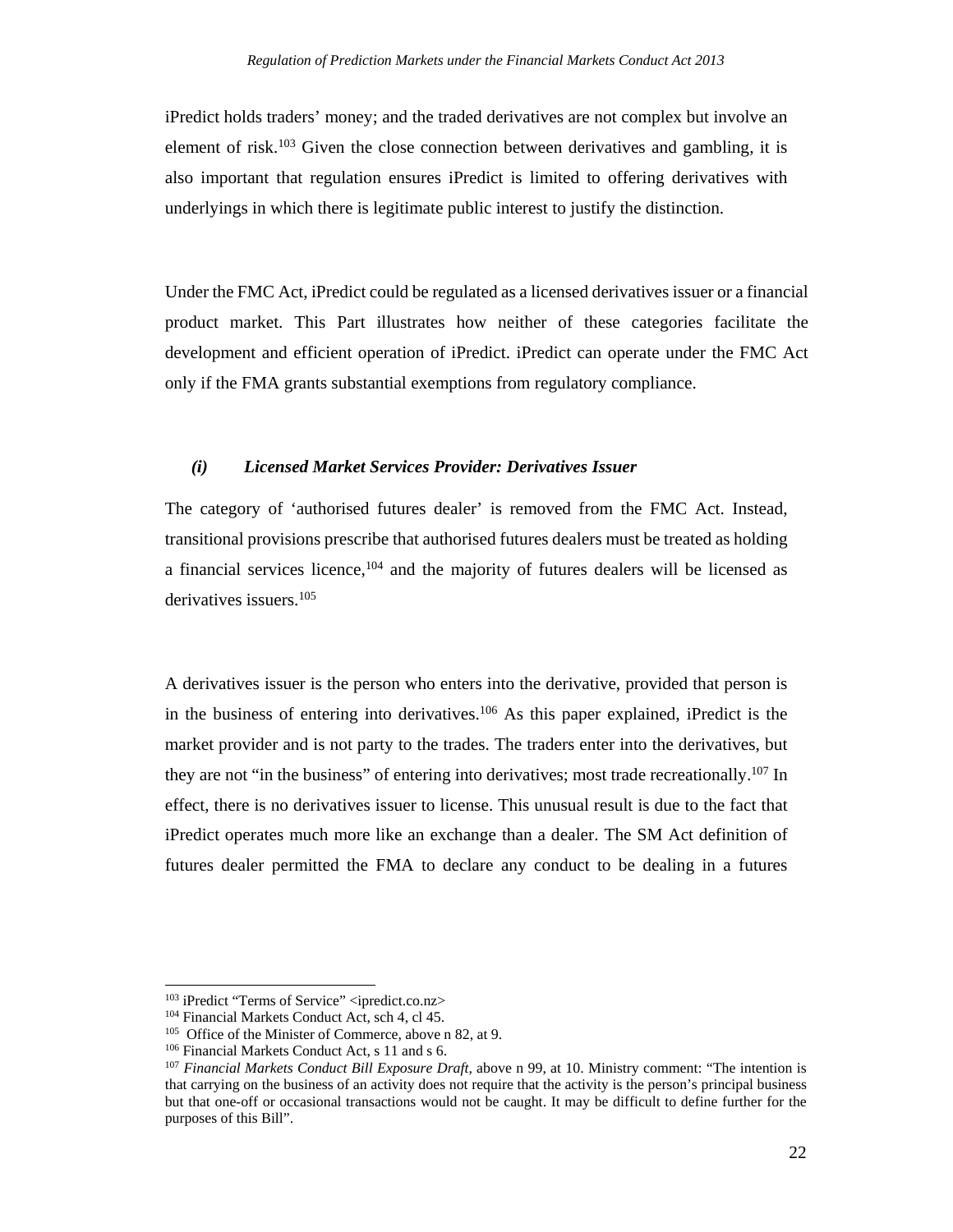contract.108 The FMC Act does not permit the same discretion with respect to derivatives issuers.109

Even if iPredict is construed to be a derivatives issuer, which would be tenuous, the regulatory consequences would be burdensome and unnecessary. Derivatives issuers are required to provide Part 3 disclosure to all clients who are not excluded under Schedule 1 of the FMC  $Act^{110}$  in the form of a two part disclosure document called a product disclosure statement  $(PDS)$ <sup>111</sup>. The PDS must include a warning message; information about the derivatives; risks; fees; information about treatment of client funds and property; information about the derivatives issuer; and complaints procedures.112 The PDS must be lodged with the Registrar of Financial Service Providers, along with all other material information not contained in the PDS.113 iPredict would not be excluded from these disclosure requirements because it is a derivatives issuer and the derivatives are not issued on a licensed market.<sup>114</sup> While traders on iPredict are anonymous, it is fair to infer that many traders are retail.

Part 3 disclosure is an expensive process but nevertheless appropriate to correct the information asymmetry between issuers and investors in most cases where Schedule 1 doesn't apply. Derivatives are often complex products with many inherent risks deriving from the structure of the contracts, volatility of the underlying, and creditworthiness of the counterparty.115 The derivatives traded on iPredict, however, are not complex nor do they exhibit the same degree of risk. Traders do not take large positions due to contribution limits and there is no counterparty risk because iPredict acts as the clearing house. The need to correct information asymmetries therefore does outweigh the expense

<sup>&</sup>lt;sup>108</sup> Securities Markets Act 1988, s 37(5)(e).<br><sup>109</sup> Financial Markets Conduct Act, ss 11 and 6.<br><sup>110</sup> Financial Markets Conduct Act 2013, s 387(2).<br><sup>111</sup> Financial Markets Conduct Act 2013, s 48.<br><sup>112</sup> Financial Markets Business, Innovation and Employment, October 2013) at 69 – 74.<br><sup>113</sup> Financial Markets Conduct Act 2013, s 48.

 $114$  Financial Markets Conduct Act 2013, sch 1, cl 20. Cl 20 also includes an exclusion for derivatives for issue or sale where the derivative is approved for sale on a prescribed overseas market; and issued by a prescribed person or class. These regulations have not yet been passed, but iPredict is not an overseas market.

<sup>115</sup> *Financial Markets Conduct Regulations: Discussion Paper* (Ministry of Business, Innovation and Employment, December 2012) at 58 – 60.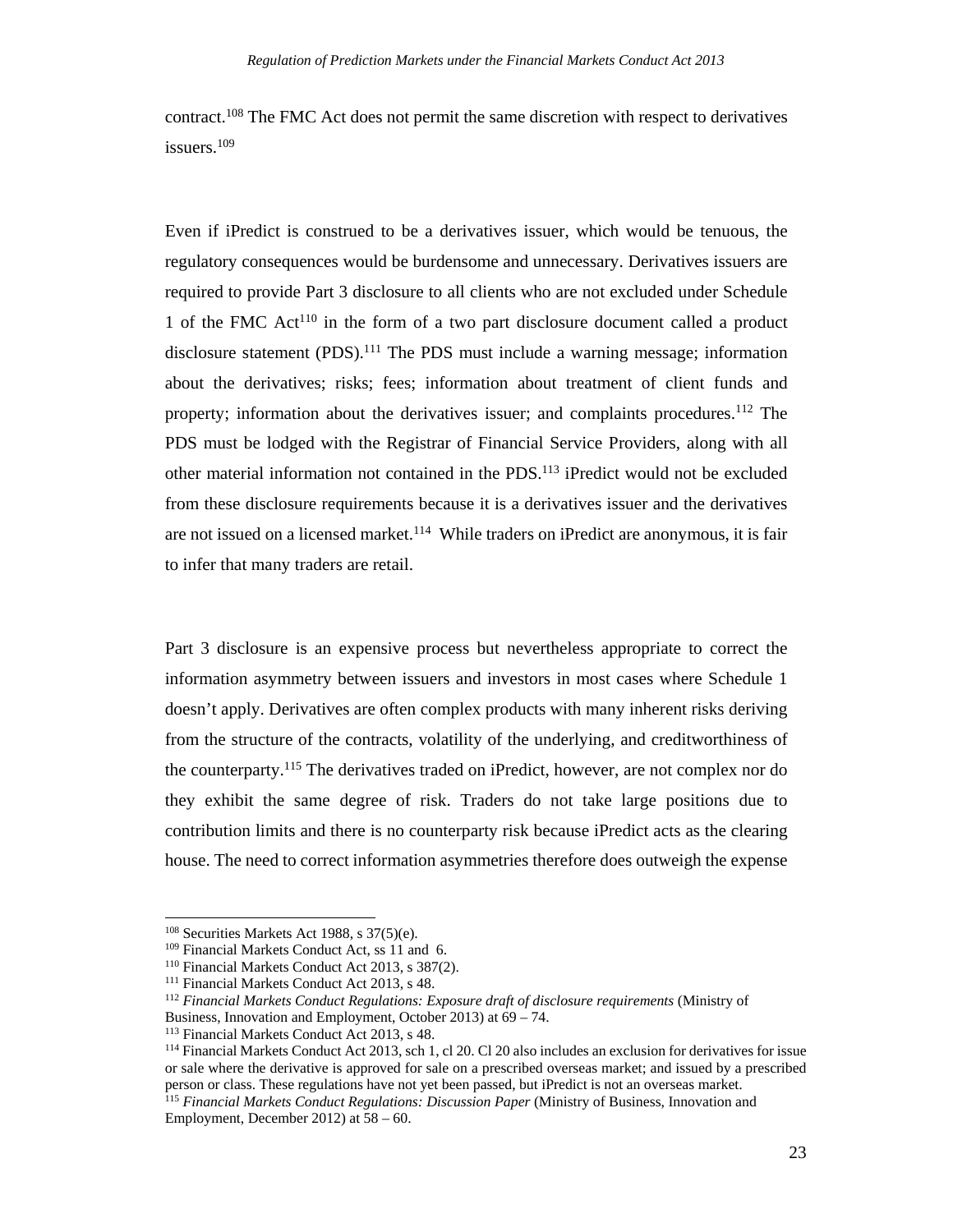of disclosure. iPredict would rely on the FMA granting an exemption from Part 3 disclosure to remain viable.<sup>116</sup>

Even if this exemption was granted, the licensing conditions that the FMA may impose on derivatives issuers highlight the unsuitability of the licence for iPredict. Licensing conditions largely reflect the (now revoked) Futures Industry (Client Funds) Regulations 1990 with a focus on maintaining minimum amounts of capital and liquid assets; ensuring the licensee can withstand liquidity shocks; systems for assessing the suitability of a derivative for a retail investor; and limiting the extent to which retail investors can be leveraged under a derivative.<sup>117</sup> For iPredict, the small size of the market, simplicity and low value of the derivatives, and contribution limits make these conditions excessive. The FMA agrees, as iPredict was exempt from compliance with the Futures Industry (Client Funds) Regulations.118

## *(ii) Financial Product Market*

iPredict will be regulated as a financial product market if it doesn't hold a market services licence.119 A financial product market is a facility by means of which offers to acquire or dispose of financial products are made or accepted.<sup>120</sup> This is a more accurate description of how iPredict operates than derivatives issuer. iPredict would be exempt from market licensing requirements because the aggregate value of the derivatives acquired under transactions on the market is less that \$2 million per year.<sup>121</sup> Moreover, continuous disclosure, substantial security holder disclosure, and directors' and officers' disclosure would not apply because iPredict does not facilitate offers of listed issuers.<sup>122</sup> The residual market regulation – prohibitions on insider trading and market manipulation – would, however, frustrate the forecasting capability of the market.

<u> 1989 - Johann Stein, mars an t-Amerikaansk politiker (</u>

<sup>&</sup>lt;sup>116</sup> Financial Markets Conduct Act 2013, s 556.<br><sup>117</sup> Financial Markets Conduct (Phase 1) Regulations 2014, reg 32.<br><sup>118</sup> Futures Contracts (iPredict Limited) Declaration and Exemption Notice 2008, cl 6.<br><sup>119</sup> Financial that the aggregate value of transactions in 2013 total \$609,865.50.

<sup>122</sup> Financial Markets Conduct Act 2013, ss 270 – 307.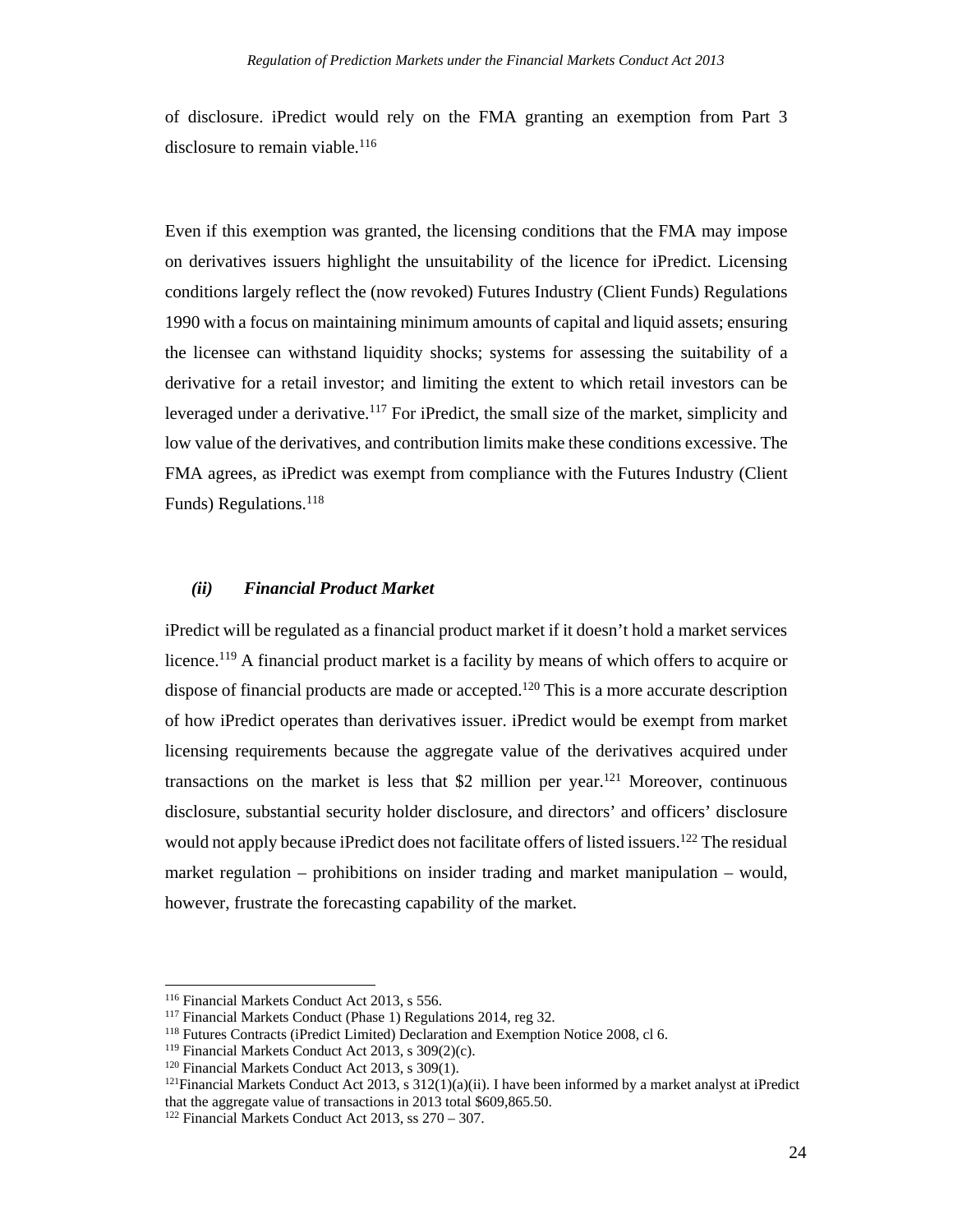Insider trading regulations prohibit a person from trading where they have material information about the derivatives or the underlying that is not generally available to the market and they know, or ought reasonably to know, that the information is material and not generally available to the market.<sup>123</sup> The rationale of this prohibition in typical financial markets is that insider trading undermines market efficiency because investors will feel at a distinct disadvantage if they believe insiders can exploit inside information, and hence won't invest.<sup>124</sup> The same rationale is far weaker in prediction markets where information about underlyings in the public interest will generally be disclosed to the market by the media. The mischief that insider trading regulations seek to prevent can thus be overcome by creating derivatives with underlyings which don't give insiders a substantial advantage.<sup>125</sup> Even where relevant information is not in the public domain, insider trading regulations are antithetical to the forecasting capability of the market; the accuracy of which relies, in part, on insiders trading on all the information they hold.<sup>126</sup>

Market manipulation regulations prohibit conduct that creates a false impression of trading activity, price movement, or market information.<sup>127</sup> This is also a concern in prediction markets where an accurate price signal is essential to its forecasting capability. In practice, however, attempts at market manipulation have been consistently unsuccessful because well-informed traders can easily profit from manipulative trades due to the low purchase price of the derivatives. Market manipulation in prediction markets therefore tends to increase market liquidity rather than undermine it.<sup>128</sup>

Most importantly, insider trading and market manipulation regulations entail criminal liability that would be wholly disproportionate to the harm of the activity in prediction

<sup>&</sup>lt;sup>123</sup> Financial Markets Conduct Act 2013, s 241. Information insiders are also prohibited from disclosing inside information or advising or encouraging trading (ss 242 – 243).

<sup>&</sup>lt;sup>124</sup> Stace, above n 5, at 284.  $\frac{125 \text{ Erik}}{125 \text{ Erik}}$  Snowberg, Justin Wolfers and Eric Zitzewitz "Information (in)efficiency in prediction markets" in Leighton Vaughan Williams (ed) *Information Efficiency in Financial and Betting Markets* (Cambridge University Press, New York, 2005) at 374 – 375.

<sup>&</sup>lt;sup>126</sup> McCarthy, above n 27, at 751.<br><sup>127</sup> Financial Markets Conduct Act 2013, ss 262 and 265. <sup>128</sup> Robin Hanson, Ryan Oprea, and David Porter "Information aggregation and manipulation in an experimental market" (2006) 60 Journal of Economic Behaviour & Organisation 499 at 453.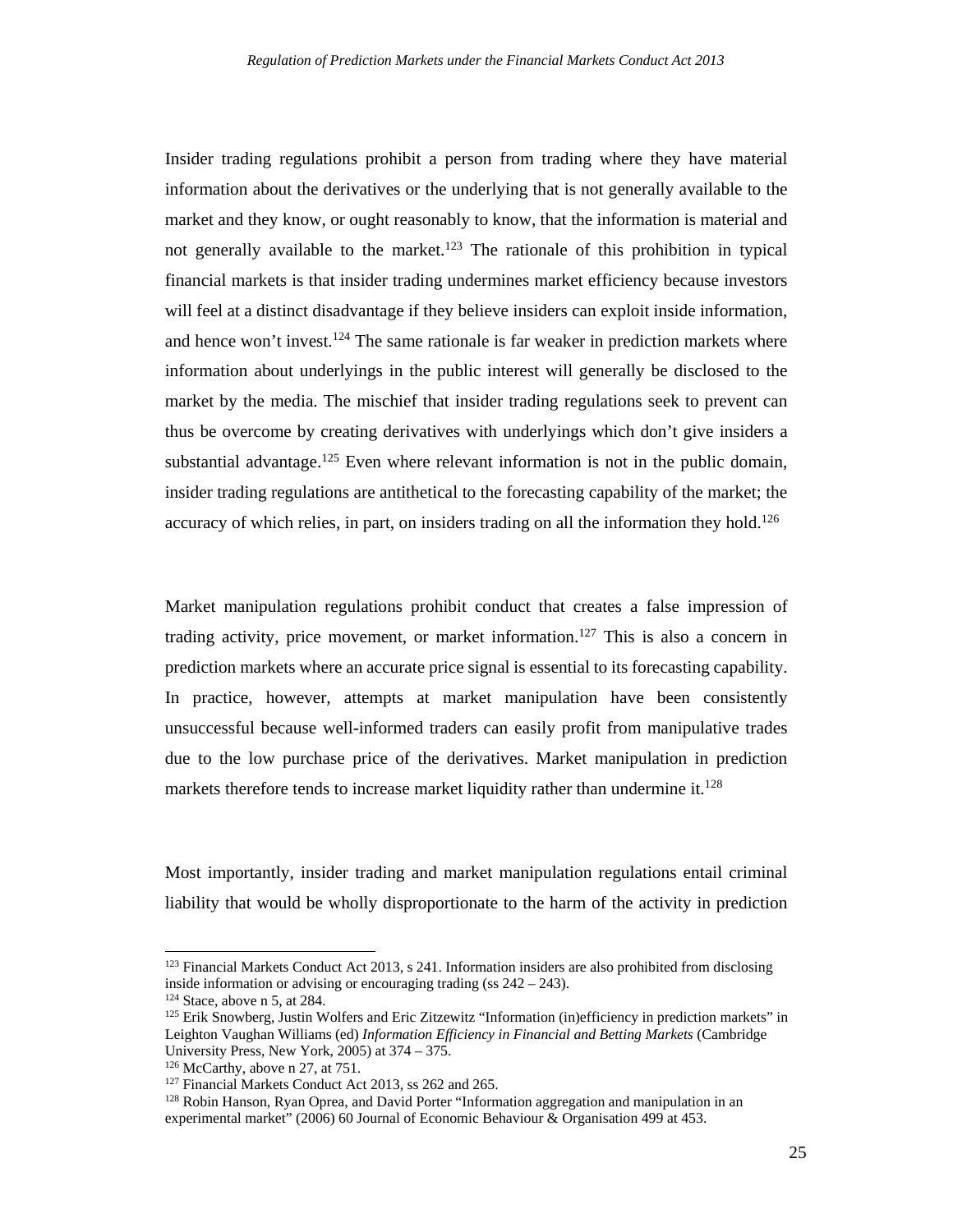markets.<sup>129</sup> The possibility of severe criminal penalty weighed against the potential for small profits would deter even the most law-abiding traders. Exemptions from compliance with insider trading and market manipulation regulations would be necessary for efficiency and confident participation in the market, but would have the unusual result of exempting iPredict from the only market regulations that apply under Part 5 of the FMC Act.<sup>130</sup> iPredict would consequently be a financial product market in name only.

## *V RECOMMENDATIONS*

## *(i) Designation*

Pursuant to the discussion in Part IV Subpart D, this paper recommends that the FMA makes a declaration that all the contracts traded on iPredict are derivatives.

#### *(ii) Market Services Provider: Prescribed Intermediary Service*

The FMC Act creates new 'prescribed intermediary service' licenses which provide the template for a more coherent approach to the regulation of prediction markets. These licenses were introduced to promote innovative developments in online fundraising: equity crowd-funding and peer-to-peer (P2P) lending.<sup>131</sup> Equity crowd-funding is a service that facilitates offers of shares by matching companies who wish to raise funds from many investors who are seeking to invest relatively small amounts. P2P lending is a service that facilitates small loans by matching borrowers to one or more lenders. <sup>132</sup> While the capital-raising purposes of the current prescribed intermediaries are clearly unlike the forecasting purpose of iPredict, the regulation that accompanies licensing is strikingly similar to how iPredict has been regulated to date.

Creation of special licences for equity crowd-funding and P2P lending platforms is intended to encourage small-scale funding of start-up companies by minimising

<sup>&</sup>lt;sup>129</sup> Financial Markets Conduct Act 2013, ss 244 and 269.<br><sup>130</sup> Financial Markets Conduct Act 2013, s 556.<br><sup>131</sup> Financial Markets Conduct (Phase 1) Regulations 2014, reg 15.<br><sup>132</sup> Office of the Minister of Commerce, abov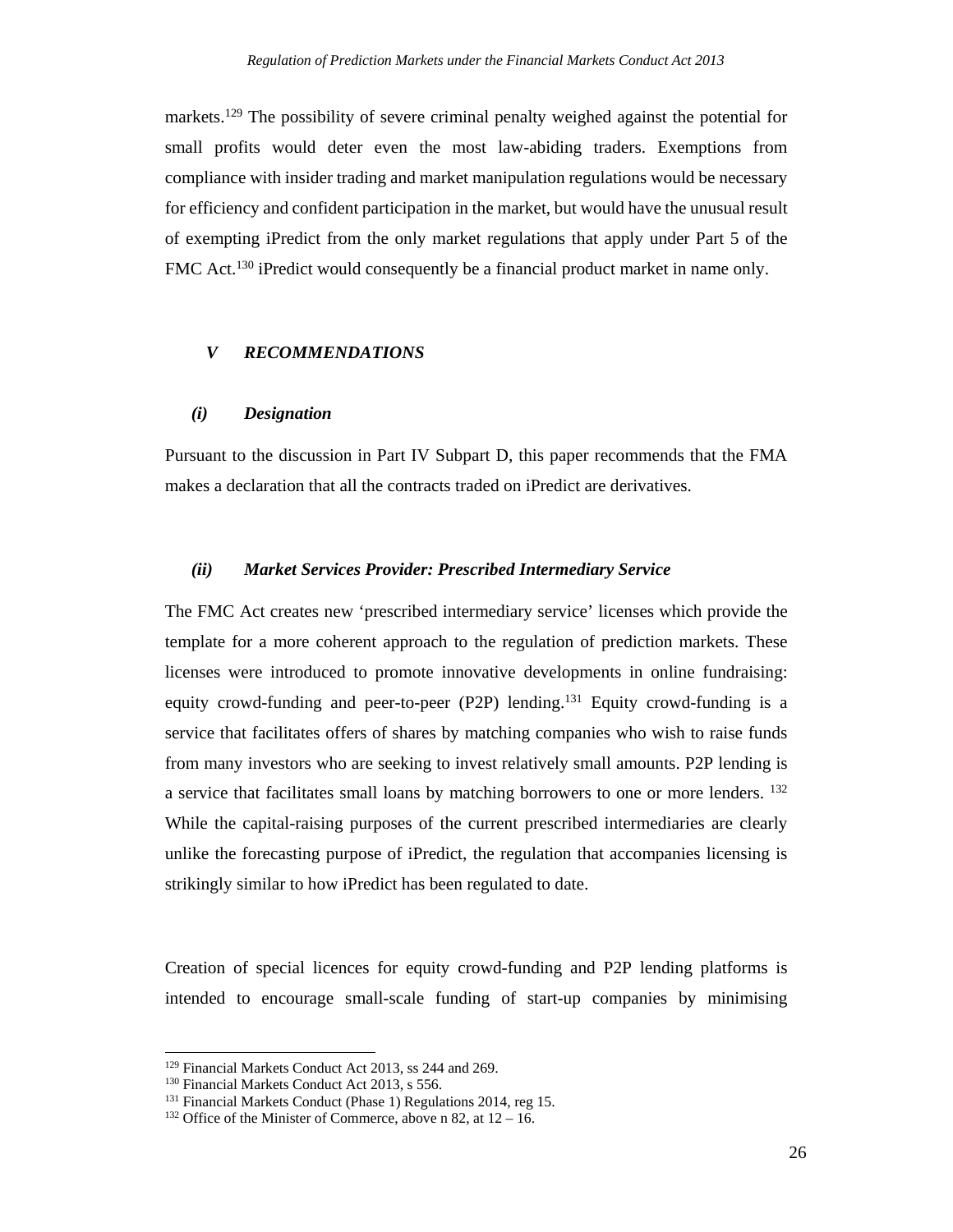regulatory burden.<sup>133</sup> Intermediaries, as well as issuers, must provide a substantially less onerous "disclosure statement" in lieu of a PDS.134 For intermediaries, this disclosure statement contains a brief description of, inter alia, the nature of the service; eligibility criteria for investors and issuers who use the service; how money is made under the service; how investor money is dealt with; the nature and extent of disclosure; fees; and complaint procedures.135 The disclosure must be given to retail investors before they enter into a client agreement with the intermediary;<sup>136</sup> an agreement which largely replicates the contents of the disclosure statement.<sup>137</sup> Under iPredict's current authorisation, iPredict enters into "participation agreements" with traders, and the terms and conditions of participation agreements are very similar to the prescribed contents of disclosure and intermediary client agreements.<sup>138</sup>

The eligibility criteria for intermediary service licences also closely corresponds to iPredict's current regulation. Intermediaries must have systems to ensure that issuers do not raise more than \$2 million per year via the intermediary.<sup>139</sup> This "investment cap" reflects the FMA's approach to regulation of iPredict under the SM Act, whereby traders are subject to contribution limits of \$2,500 in a period of 6 months and a cumulative total limit of \$10,000.<sup>140</sup> Intermediary services must be fair, orderly and transparent neutral brokers between issuers and investors, in that the service is designed primarily for offers by persons other than the provider and the service must not give investment advice.<sup>141</sup> Equally, iPredict acts as a neutral broker between traders and does not offer advice about the profitability of its contracts.

<sup>133</sup> Anna Buchly and Ben McTaggart *Crowdfunding - A Viable Alternative to Capital Raising* (Bell Gully, February 2013) at 3.<br><sup>134</sup> Financial Markets Conduct Act 2013, s 423.

<sup>&</sup>lt;sup>135</sup> Financial Markets Conduct (Phase 1) Regulations 2014, reg 36.<br><sup>136</sup> Financial Markets Conduct (Phase 1) Regulations 2014, reg 35.<br><sup>137</sup> Financial Markets Conduct (Phase 1) Regulations 2014, reg 45 and 46.<br><sup>138</sup> Fred

<sup>&</sup>quot;Neutral broker" terminology from Office of the Minister of Commerce above n 82, at 13.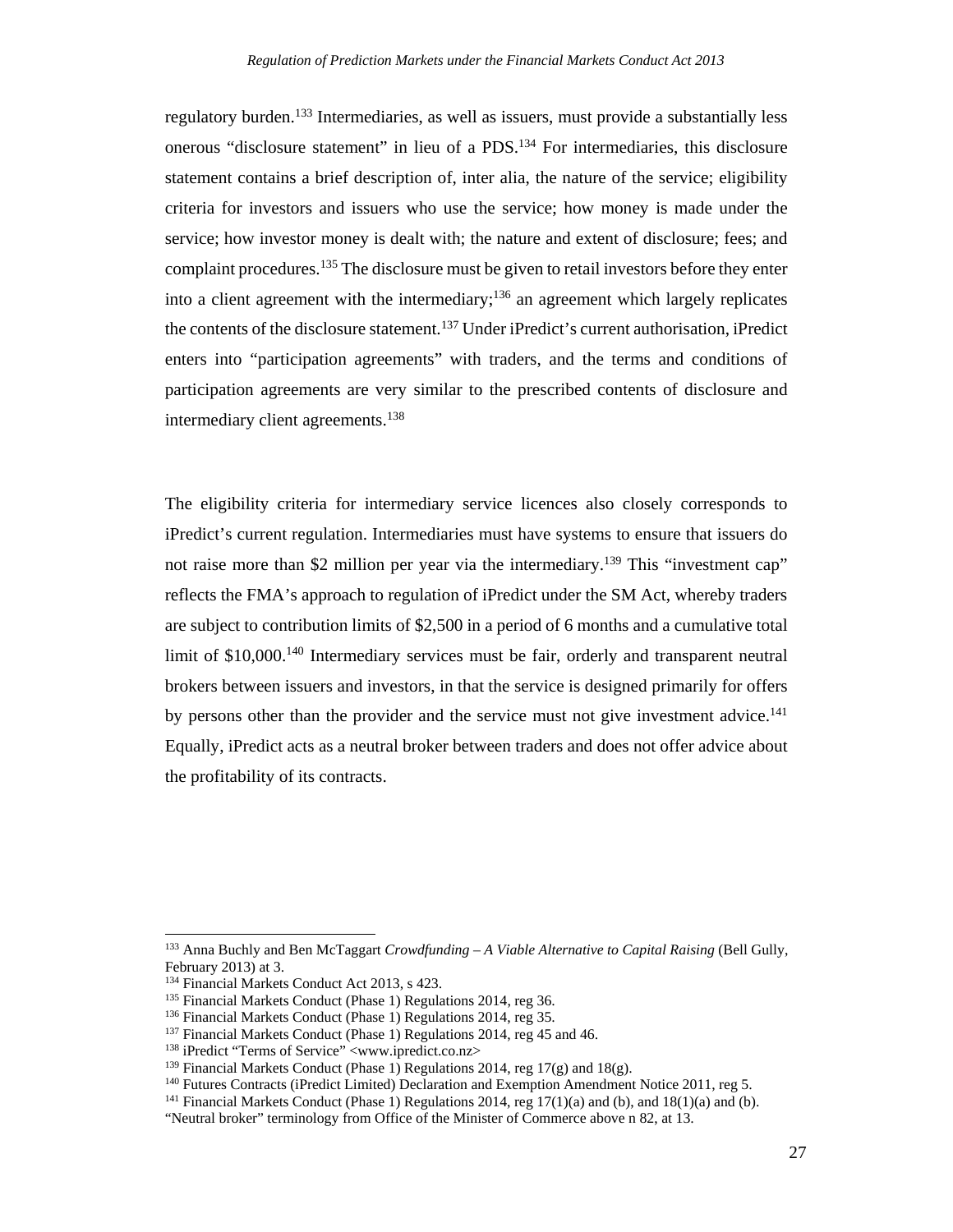Intermediaries must be registered under the Financial Service Providers (Registration and Dispute Resolution) Act 2008 if they provide a broking service,  $^{142}$  i.e. receive and hold, pay, or transfer client money in connection with financial products.143 Client money must be held on trust,<sup>144</sup> and account records must be kept in a manner that enables those records to be conveniently audited.<sup>145</sup> iPredict's current authorisation details very similar requirements: funds paid by traders to the clearing house must be held on trust by a separate custodian (the clearing house Predictions Clearing Limited) in individual ledgers, and the financial statements of the clearing house must be audited annually.<sup>146</sup>

These similarities indicate that the regulations enacted for crowd-funding and P2P lending can be largely transposed onto prediction markets. Accordingly, this paper recommends that regulations are passed to include prediction markets as a third prescribed intermediary service under the FMC Act. Eligibility criteria will, of course, not pertain to issuers but prediction markets should have comparable fair, orderly, and transparent systems and procedures:

- To ensure retail traders receive a timely and understandable service disclosure statement to assist traders to decide whether to acquire the derivatives:
- To ensure retail traders enter into a client agreement with the service provider before they acquire the derivatives:
- To ensure traders do not exceed the contribution limit (to be decided by the FMA) for the credit of his or her account with the clearing house:
- To identify and manage the risk of fraud by traders, for example, in the event that a trader opens more than one trading account.

The FMA may also impose conditions on a licence. This paper recommends conditions that limit prediction market intermediaries to facilitating trades of derivatives with underlyings in which there is legitimate public interest. As to additional conditions, P2P lending and equity crowd-funding is relatively new territory and Government has opted

<sup>&</sup>lt;sup>142</sup> Financial Markets Conduct (Phase 1) Regulations 2014, reg 17(1)(i) and 18(1)(i).<br><sup>143</sup> Financial Advisers Act 2008, s 77B.<br><sup>144</sup> Financial Advisers Act 2008, s 77P.<br><sup>145</sup> Financial Advisers Act 2008, s 77R.<br><sup>145</sup> Fu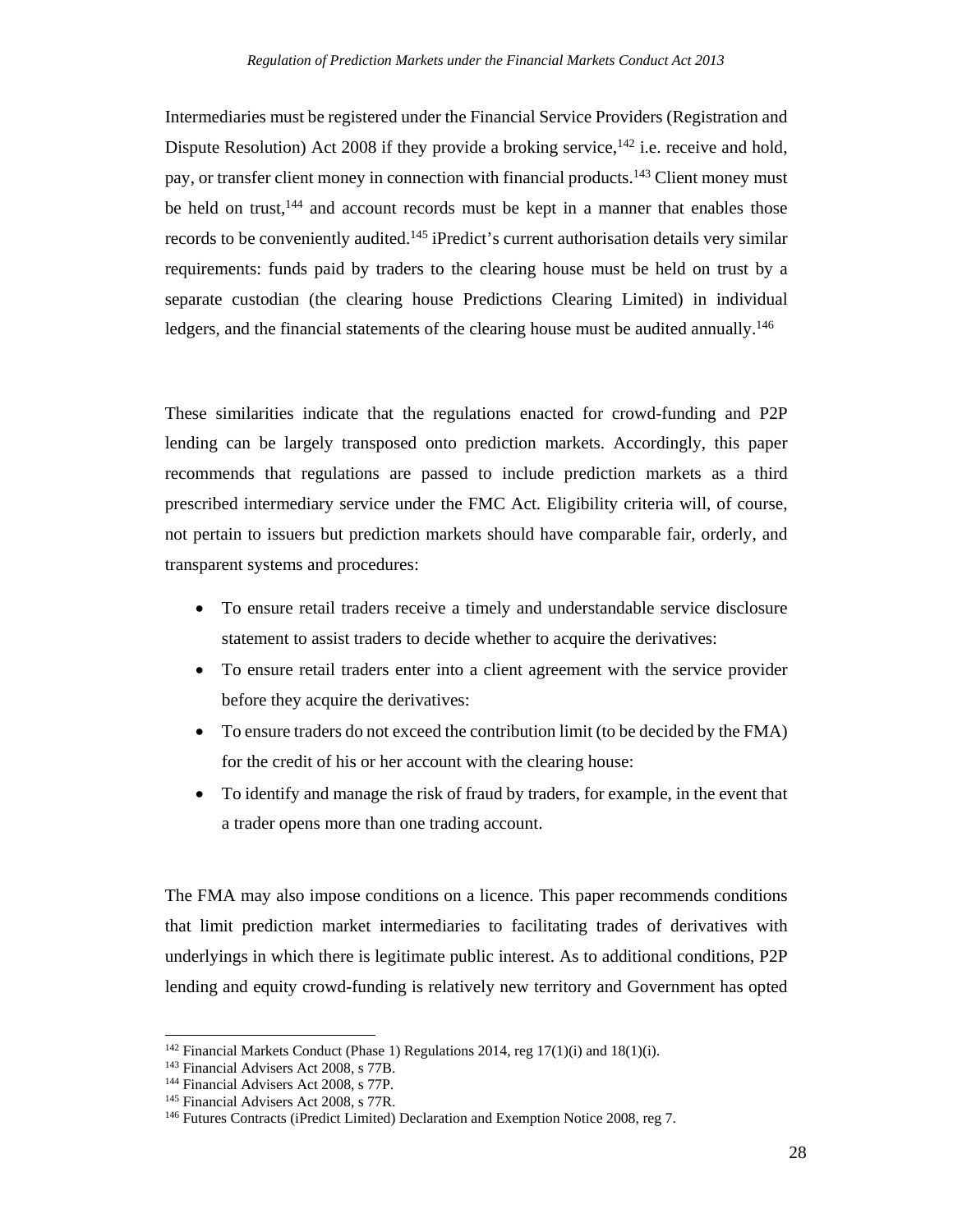for a flexible approach subject to careful supervision by the FMA.<sup>147</sup> This paper recommends that the same approach is taken to the regulation of prediction markets as a platform also in its early stage of development.<sup>148</sup>

## *VI CONCLUSION*

Prediction market derivatives provide financial incentives for truthful revelation and information discovery, and an algorithm for aggregating diverse opinions on the probability of an event. The experience of iPredict to date has shown that these features collaborate to generate forecasts on issues of public concern which are frequently more accurate than conventional forecasting tools. iPredict's market prices therefore have a great deal of potential to inform public and private decision-making, but whether this potential can be realised under the FMC Act is unclear. This is not surprising: prediction market derivatives are not clearly securities. Nor do the markets sit neatly within gambling legislation where they would otherwise fall to be regulated and, in that case, prohibited. Accordingly, this paper proposed to find a place in securities law for these innovative markets.

Regulation of iPredict under the FMC Act is possible but the hurdles are not insignificant. iPredict would rely on a declaration by the FMA that its contracts are derivatives and substantial exemptions from regulation compliance under the existing regulatory categories of derivatives issuer and financial product market. Such exemptions, while desirable, would render regulation relatively artificial in its application to iPredict.

This paper recommends a more coherent approach to the regulation of prediction markets by drawing from the regulation of other intermediaries that harness the power of online crowds. Crowd-funding and P2P lending platforms are similar to iPredict in many respects – neutral brokers between retail investors/traders for small amounts of funds through an online platform – and regulation of iPredict under the SM Act bears striking similarity to regulation under these new licenses. The existing prescribed intermediaries, however, have

<sup>&</sup>lt;sup>147</sup> Office of the Minister of Commerce, above n 82, at 16.<br><sup>148</sup> The requirement of a warning statement, however, is likely to be inappropriate considering the low value of the derivative contracts.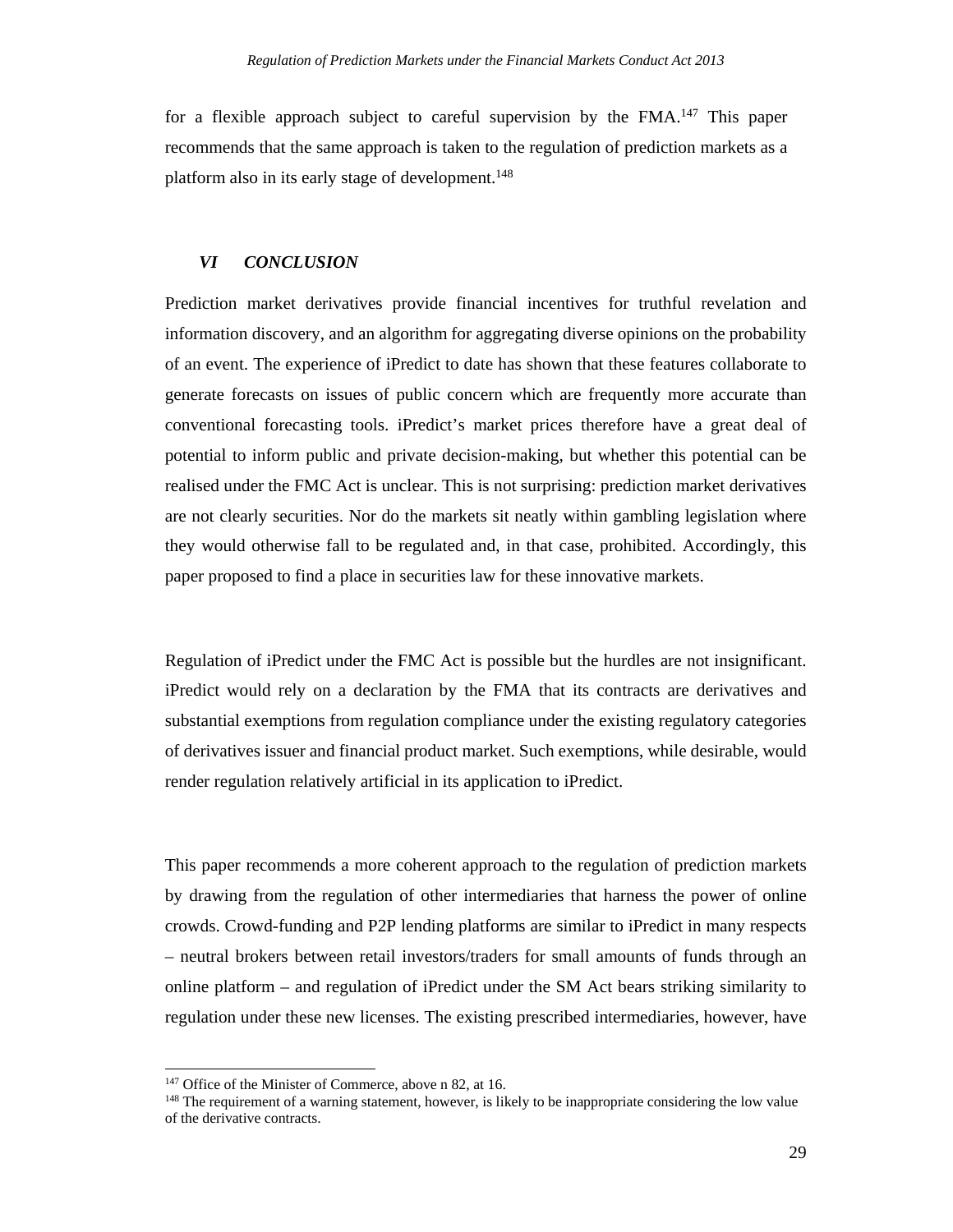the distinct advantage of sitting within the Government's current Business Growth Agenda.149 Until prediction markets attract the same legislative attention, it seems probable the markets will persist in legal limbo.

 149 Bill English and Steven Joyce *The Business Growth Agenda: Future Direction 2014* (Ministry of Business, Innovation and Employment, 2014) at 6.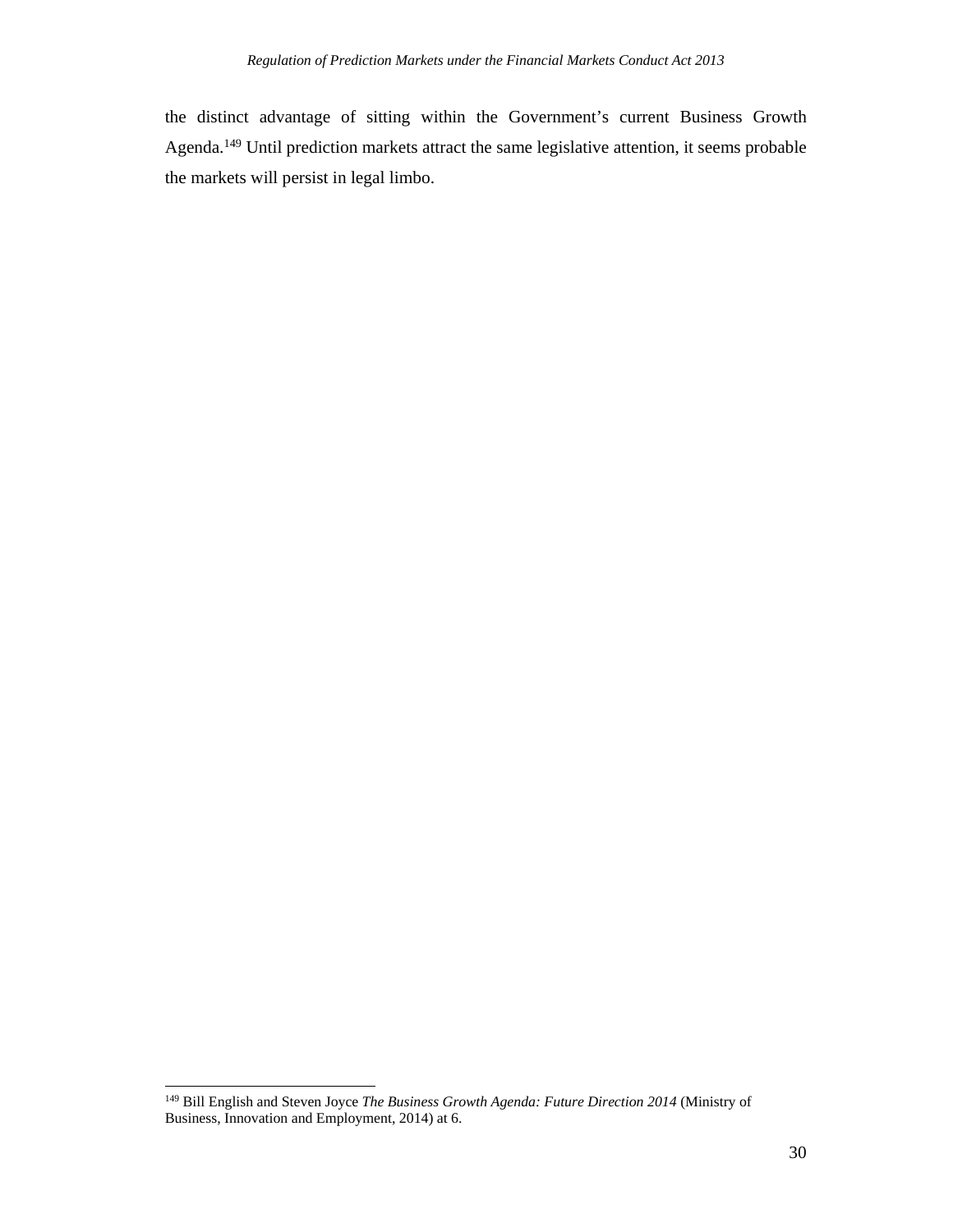## *VII BIBLIOGAPHY*

## *Legislation and regulations*

Financial Advisers Act 2008.

Financial Markets Conduct Act 2013.

Financial Markets Conduct (Phase 1) Regulations.

Futures Contracts (iPredict Limited) Declaration and Exemption Notice 2008.

Futures Contracts (iPredict Limited) Declaration and Exemption Amendment Notice 2011.

Futures Contracts (iPredict Limited) Declaration and Exemption Amendment Notice (No 2) 2013.

Financial Markets Conduct Bill (342-1) (explanatory note).

Gambling Act 2003.

Securities Markets Act 1988.

## *Cases*

*Morgan Grenfell & Co Ltd v Welwyn Hatfield District Council (Islington London Borough Council, third party)* [1995] 1 ALL ER 1.

*TV Works v Department of Internal Affairs* [2012] NZCA 160.

## **Books and chapters in books**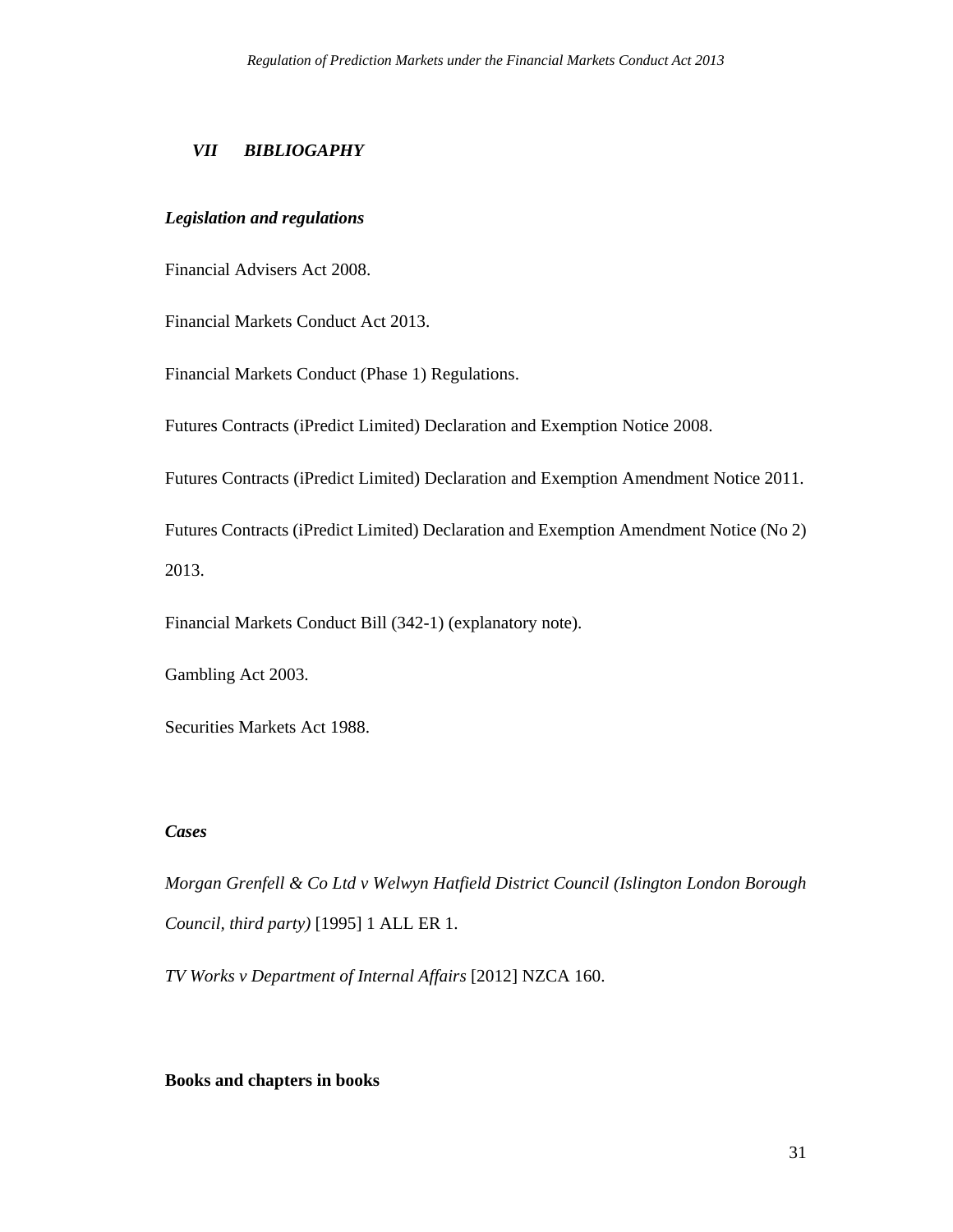Friedman, Milton and Friedman, Rose *Free to Choose* (Penguin Books, Australia, 1981).

Hull, John C. *Fundamentals of Futures and Options Markets* (8<sup>th</sup> ed, Pearson Education, USA, 2014).

McGirr, Shaun and Salmond, Rob "2008: Opinion Polls and Prediction Markets in New Zealand" in Stephen Levine and Nigel S. Roberts (eds.) *Key to Power: The General Election of 1009* (Victoria University Press, Wellington, 2010) 255 – 272.

Snowberg, Eric, Wolfers, Justin and Zitzewitz, Eric "Information (in)efficiency in prediction markets" in Leighton Vaughan Williams (ed) *Information Efficiency in Financial and Betting Markets* (Cambridge University Press, New York, 2005) 366 – 386.

Stace, Victoria *Securities Law in New Zealand* (LexisNexis, Wellington, 2010).

Sunstein , Cass R. *A Constitution of Many Minds: Why the Founding Document Doesn't Mean What It Meant Before* (Princeton University Press, New Jersey, 2009).

Surowieki, James *The Wisdom of Crowds: Why the Many Are Smarter Than the Few and How Collective Wisdom Shapes Business, Economies, Societies, and Nations* (Doubleday, New York, 2004).

## **Journals**

Allensworth, Rebecca Haw "Prediction Markets and the Law: A Skeptical Account" (2009) 122 Harvard Law Review 1217 – 1238.

Arrow, Kenneth J., Forsyth, Robert Gorham, Michael Hahn, Robert Hanson, Robin Ledyard, John O. Levmore, Saul Litan, Robert Milgrom, Paul Nelson, Forrest D. Neumann, George R. Ottaviani, Marco Schelling, Thomas C. Shiller, Robert J. Smith, Vernon L., Snowberg,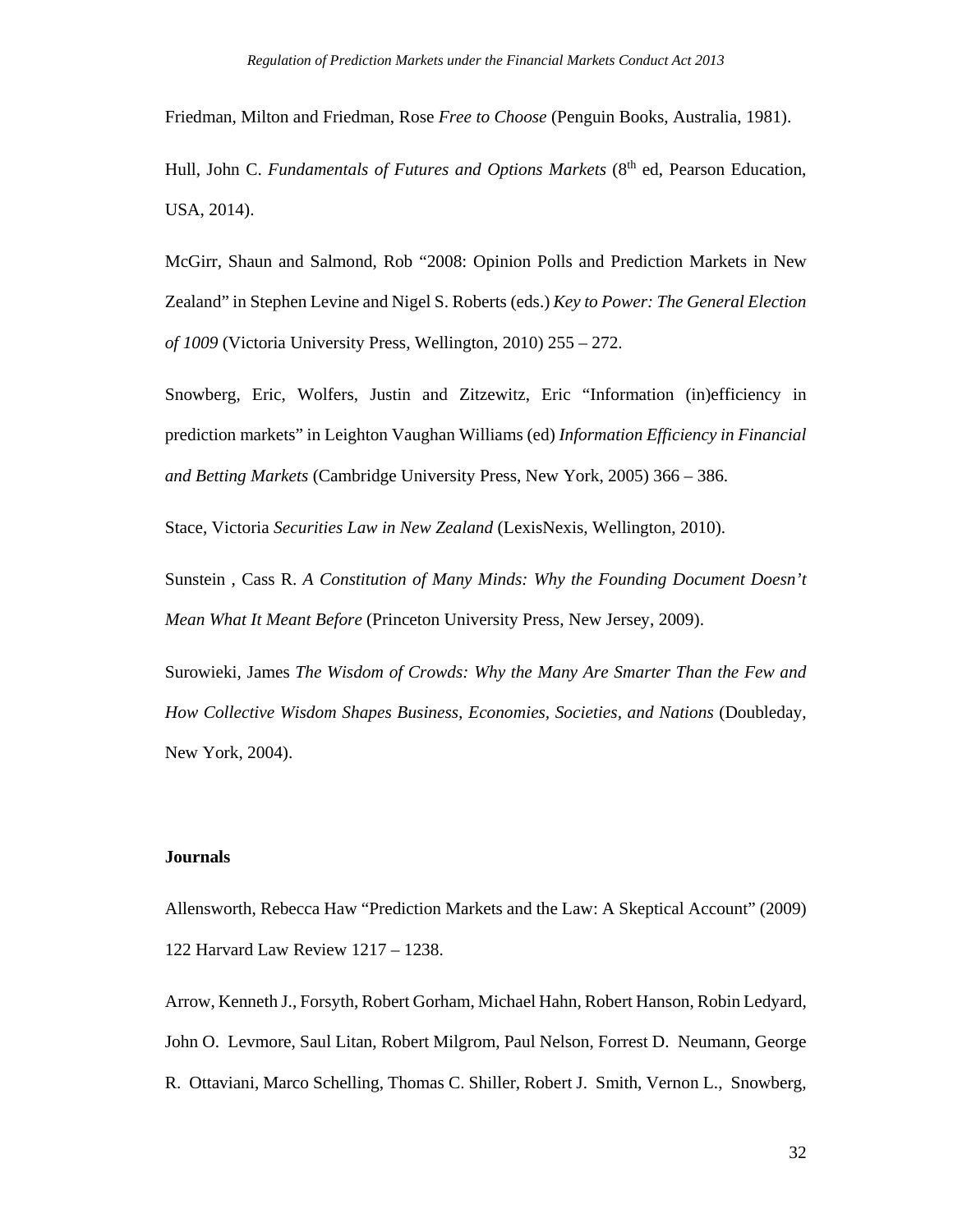Erik Sunstein, Cass R. Tetlock, Paul C. Tetlock, Philip E. Varian, Hal R. Wolfers, Justin and Zitzewitz, Eric "The Promise of Prediction Markets" 320 Science 877 – 878.

Awrey, Dan "The Dynamics of OTC Derivatives Regulation: Bridging the Public-Private Divide" (2010) 11 European Business Organisation Law Review 155 – 193.

Awrey, Dan "Complexity, Innovation, and the Regulation of Modern Financial Markets" (2012) 2 Harvard Business Law Review 253 – 294.

Berg, Joyce E., Nelson, Forrest D., and Reitz, Thomas A. "Prediction market accuracy in the long run" (2008) 24 International Journal of Forecasting 283 – 298.

Bragues, George "Prediction Markets: The Practical and Normative Possibilities for the Social Production of Knowledge" (2009) 6 Episteme 91 – 106.

Bell, Tom W. "Government Prediction Markets: Why, Who, and How" 166 Penn State Law Review 403 – 436.

Chen, Jenny and Watson, Susan "Investor Psychology Matters: Is a Prescribed Product Disclosure Statement a Supplement for Healthy Investment Decisions? (2011) 17 NZBLQ  $412 - 440.$ 

Cherry, Miriam A. and Rogers, Robert L. "Prediction Markets and the First Amendment" (2008) University of Illinois Law Review 833 – 880.

Dalziel, Hon Lianne "Guest Editorial: Securities Market Regulation: The Minister's right of reply" [2003] 4 CSLB 29 – 32.

Fama, Eugene F. "Efficient Capital Markets: A Review of Theory and Empirical Work" 25 The Journal of Finance 383 – 417.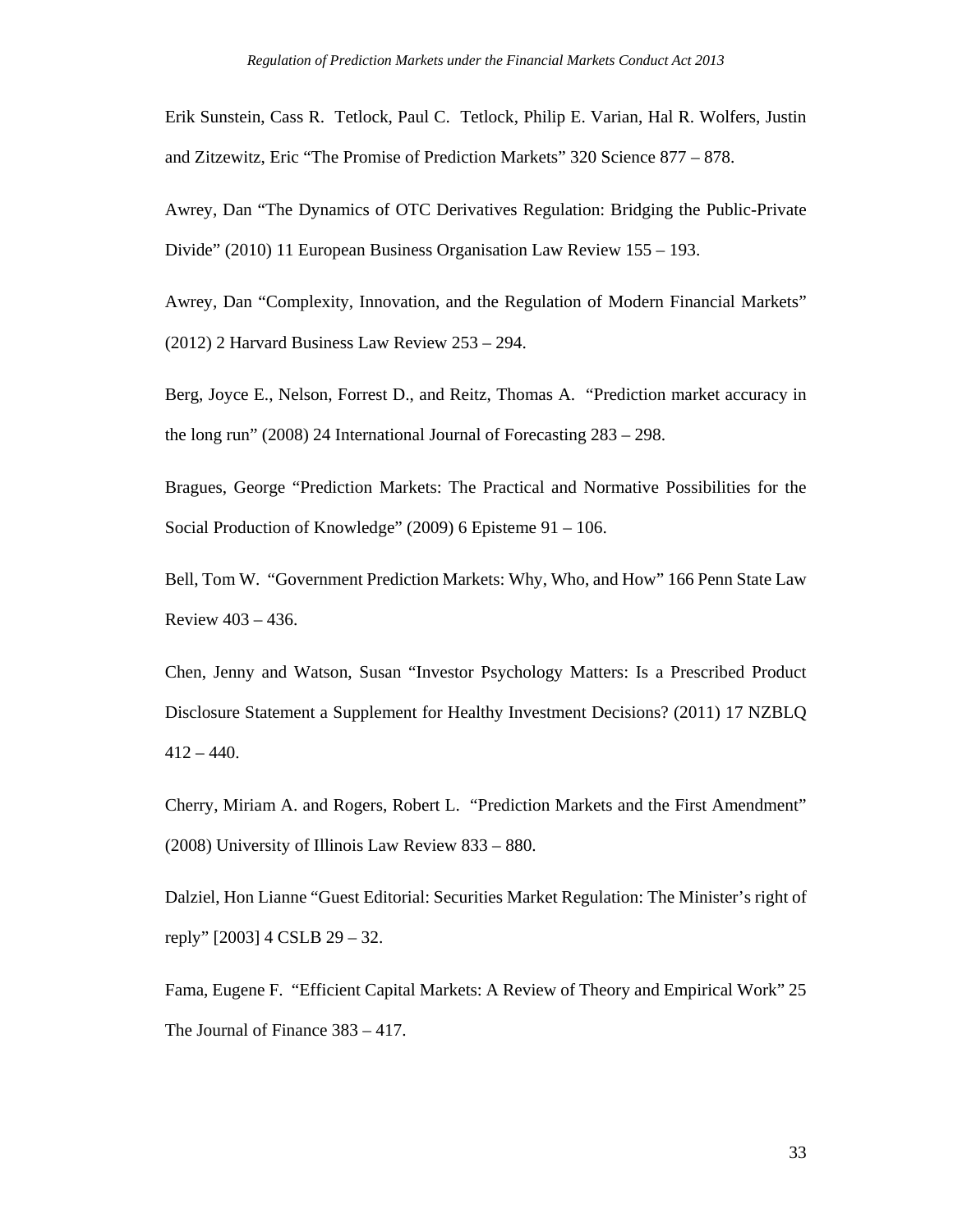Feder, Norman Menachem "Deconstructing Over-The-Counter Derivatives (2002) Columbia Business Law Review 677 – 748.

Griffiths, Shelley "Regulating Private Offers of Securities: Time for a Major Rethink" (2009) 15 NZBLQ 105 – 123.

Hanson, Robin, Oprea, Ryan and Porter, David "Information aggregation and manipulation in an experimental market" (2006) 60 Journal of Economic Behaviour & Organisation 449  $-459.$ 

Hanson, Robin "Shall We Vote on Values, But Bet on Beliefs?" (2013) 21 The Journal of Political Philosophy 151 – 178.

Hahn, Robert W. and Tetlock, Paul C. "A new approach for regulating information markets" (2006) 29 Journal of Regulatory Economics 265 – 281.

Hawkesby, Christian *A primer on derivatives markets* (2009) 62 Reserve Bank of New Zealand Bulletin 24 – 43.

Hayek, Friedrich "The Use of Knowledge in Society" (1945) 35 The American Economic Review 519 – 530.

Hazen, Thomas Lee "Disparate Regulatory Schemes for Parallel Activities: Securities Regulation, Derivatives Regulation, Gambling, and Insurance" (2005) 24 Annual Review of Banking and Finance Law 357 – 442.

Holland, Chris "Financial Markets Conduct Act – An Overview, Part One" (2013) CSLB 77 – 83.

Hurt, Christine "Regulating Public Morals and Private Markets: Online Securities Trading, Internet Gambling, and the Speculation Paradox" (2006) 86 Boston University Law Review  $371 - 442.$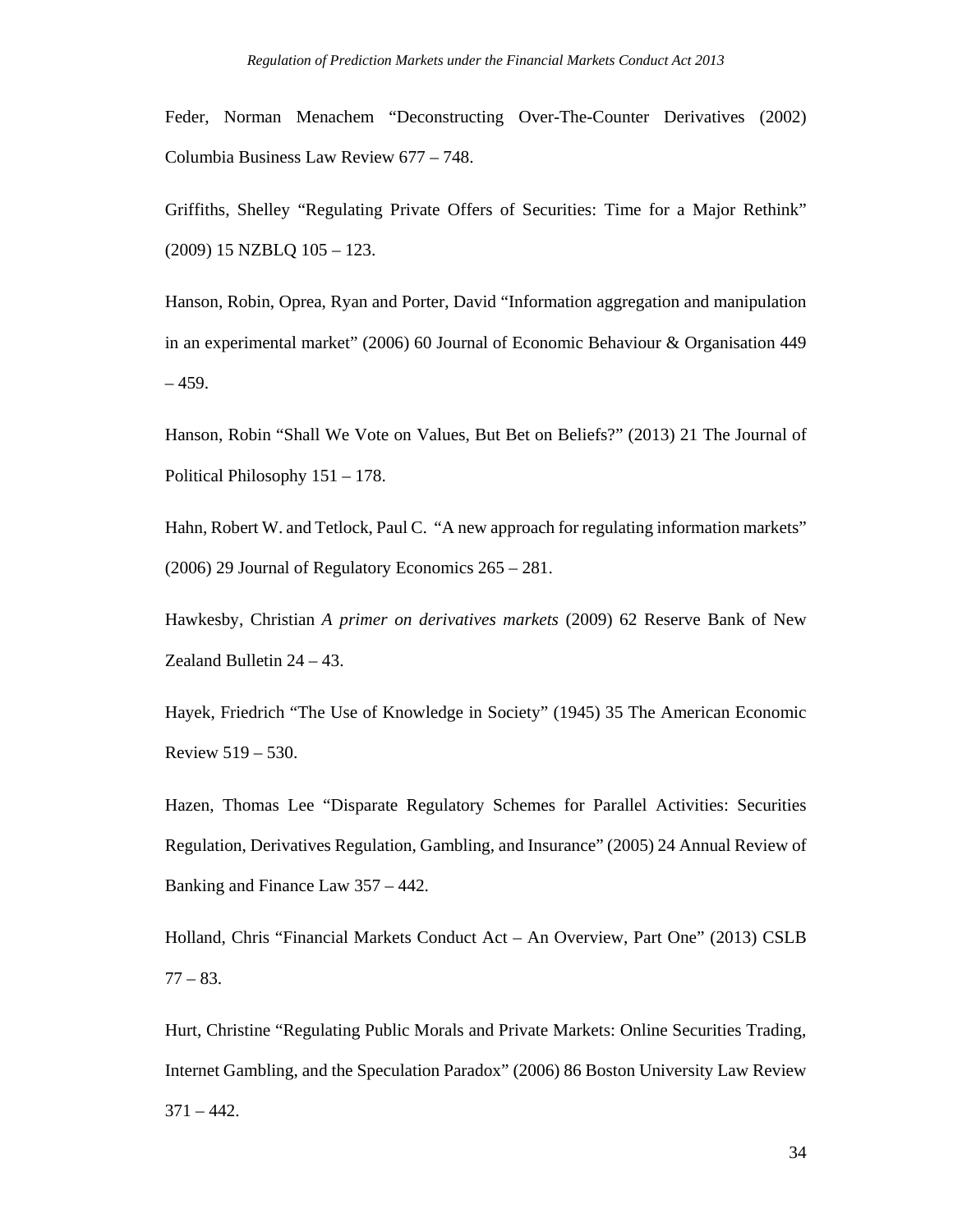Lynch, Timothy E. "Derivatives: A Twenty-First Century Understanding (2011) 43 Loyola University of Chicago Law Journal 1 – 51.

McCarthy, Ryan P. "Information Markets as Games of Chance" (2007) 155 University of Pennsylvania Law Review 749 – 776.

Rose, Nelson "How Securities Trading Became Legally Not Gambling" (2011) 15 Gaming Law Review and Economics 249 – 253.

Servan-Schreiber, Emile, Wolfers, Justin, Pennock, David M. and Galebach, Brian "Prediction Markets: Does Money Matter?" (2004) 14 Electronic Markets 243 – 251.

Stout, Lynn A. "Why the Law Hates Speculators: Regulation and Private Ordering in the Market for OTC Derivatives" (1999) 48 Duke Law Journal 701 – 786.

Sunstein, Cass R. "Group Judgments: Statistical Means, Deliberation, and Information Markets" (2005) 80 New York University Law Review 962 – 1049.

Wolfers, Justin and Zitzewitz, Eric "Prediction Markets" (2004) 18 The Journal of Economic Perspectives 107 – 126.

## **Papers and reports**

*A Guide to the Financial Markets Conduct Act 2013 Reforms* (Financial Markets Authority, November 2013).

Buchly, Anna and McTaggart, Ben *Crowdfunding – A Viable Alternative to Capital Raising*  (Bell Gully, February 2013).

Cameron, Rob *Capital Markets Matter* (Capital Markets Development Taskforce, December 2009).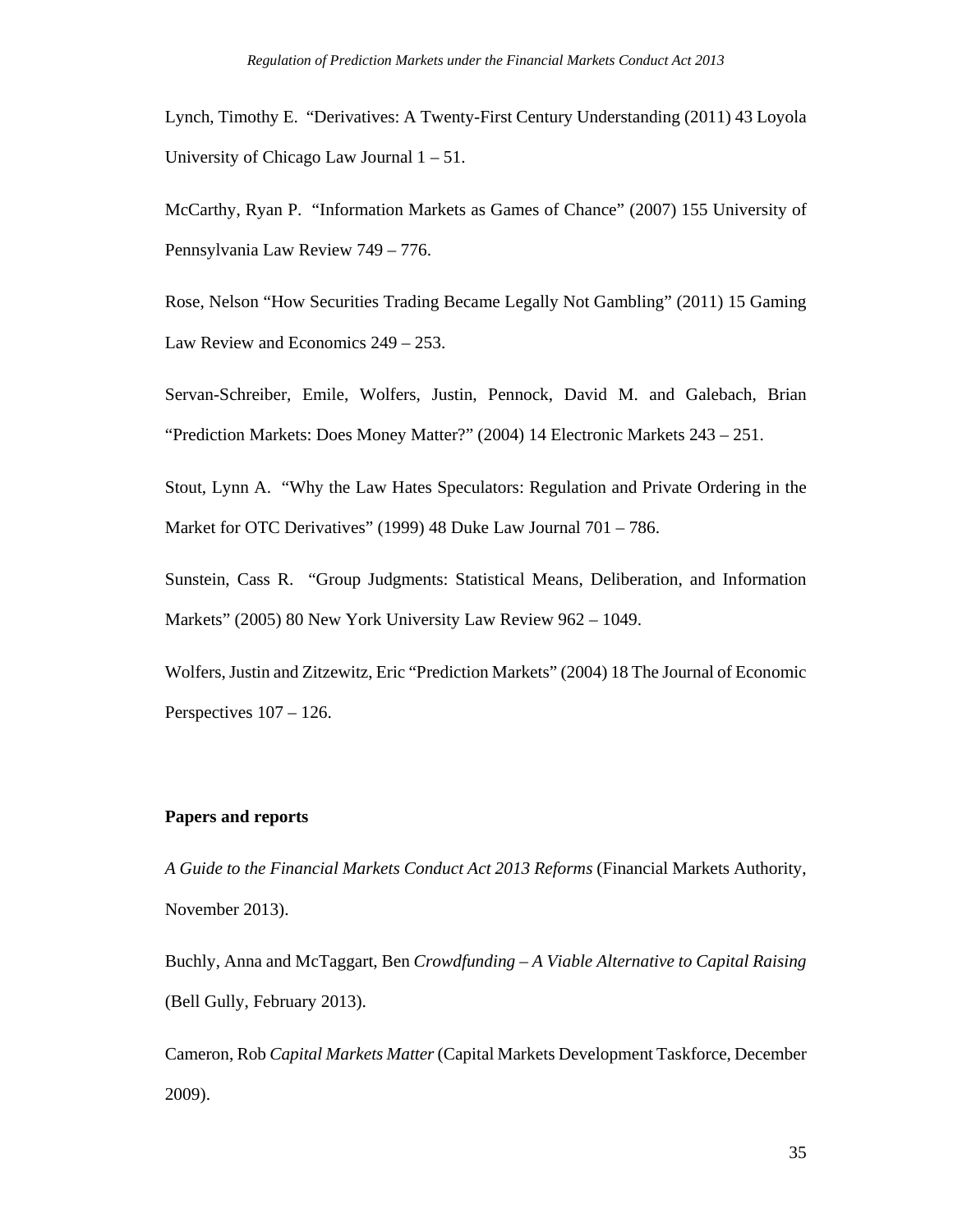Chen, Kay-Yut and Plott, Charles R. *Information Aggregation Mechanisms: Concept, Design and Implementation for a Sales Forecasting Problem* (California Institute of Technology, 2002).

Cogill, Bo Wolfers, Justin and Zitzewitz, Eric *Using Prediction Markets to Track Information Flows: Evidence from Google* (Dartmouth College, 2008).

D'Hulster, Katia *The Leverage Ratio: A New Binding Limit on Banks* (World Bank Group, December 2009).

English, Bill *Budget Policy Statement* (New Zealand Treasury, December 2013).

English, Bill and Joyce, Steven *The Business Growth Agenda: Future Direction 2014*  (Ministry of Business, Innovation and Employment, 2014).

Hanson, Robin *Shall We Vote on Values, But Bet on Beliefs?* (George Mason University, working paper, 2000).

*Financial Markets Conduct Bill Exposure Draft: Table of Submissions and Ministry Comments* (Ministry of Economic Development, October 2011).

*Financial Markets Conduct Regulations: Discussion Paper* (Ministry of Business, Innovation and Employment, December 2012).

*Financial Markets Conduct Regulations: Exposure draft of disclosure requirements*  (Ministry of Business, Innovation and Employment, October 2013).

*NZX Guide to Dairy Futures: NZX Derivatives Market* (NZX, 2013).

Office of the Minister of Commerce *Financial Markets Conduct Regulations Paper 4 – Licensing Regimes* (Cabinet Business Committee, September 2013).